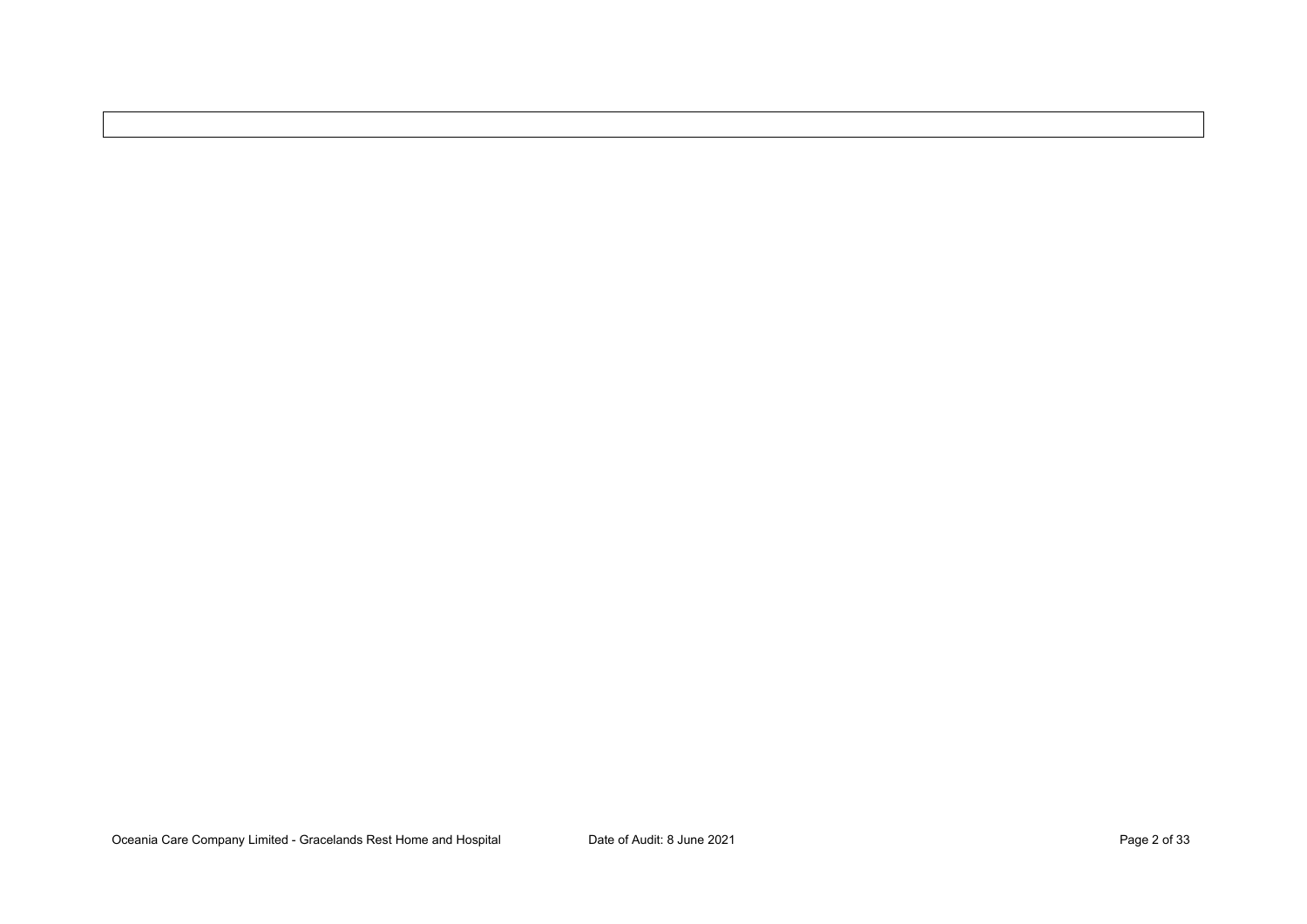# **Executive summary of the audit**

### **Introduction**

This section contains a summary of the auditors' findings for this audit. The information is grouped into the six outcome areas contained within the Health and Disability Services Standards:

- consumer rights
- organisational management
- continuum of service delivery (the provision of services)
- safe and appropriate environment
- restraint minimisation and safe practice
- infection prevention and control.

As well as auditors' written summary, indicators are included that highlight the provider's attainment against the standards in each of the outcome areas. The following table provides a key to how the indicators are arrived at.

#### **Key to the indicators**

| <b>Indicator</b> | <b>Description</b>                                                                                                                        | <b>Definition</b>                                                                       |
|------------------|-------------------------------------------------------------------------------------------------------------------------------------------|-----------------------------------------------------------------------------------------|
|                  | Includes commendable elements above the required<br>levels of performance                                                                 | All standards applicable to this service fully attained with<br>some standards exceeded |
|                  | No short falls                                                                                                                            | Standards applicable to this service fully attained                                     |
|                  | Some minor shortfalls but no major deficiencies and<br>required levels of performance seem achievable without<br>extensive extra activity | Some standards applicable to this service partially<br>attained and of low risk         |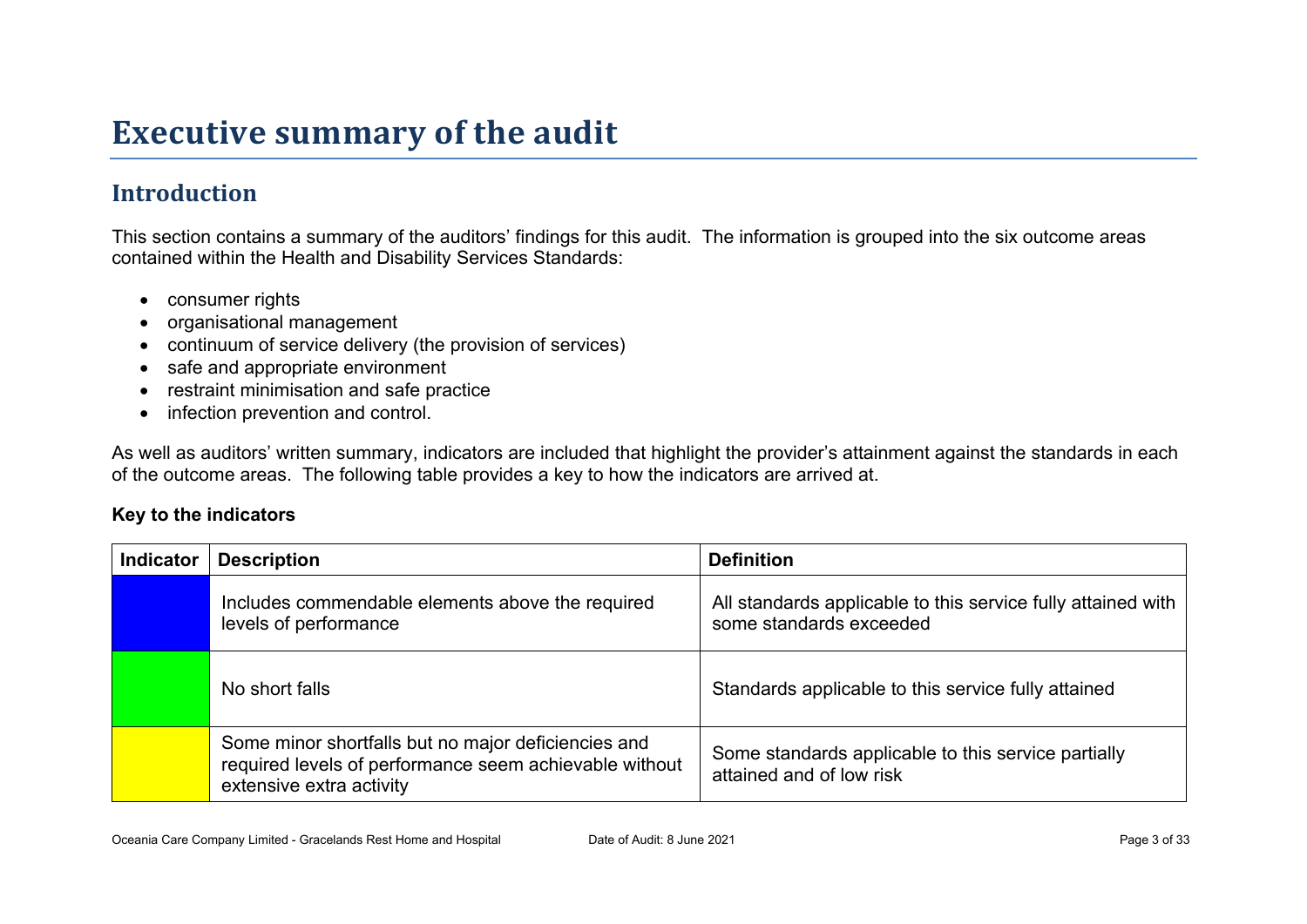| <b>Indicator</b> | <b>Description</b>                                                                              | <b>Definition</b>                                                                                                               |
|------------------|-------------------------------------------------------------------------------------------------|---------------------------------------------------------------------------------------------------------------------------------|
|                  | A number of shortfalls that require specific action to<br>address                               | Some standards applicable to this service partially<br>attained and of medium or high risk and/or unattained<br>and of low risk |
|                  | Major shortfalls, significant action is needed to achieve<br>the required levels of performance | Some standards applicable to this service unattained<br>and of moderate or high risk                                            |

#### **General overview of the audit**

Gracelands Rest Home and Hospital is one of five facilities owned and operated by Oceania Healthcare in the Hawkes Bay region. They purchased this facility in 2008. Gracelands provides hospital and resthome level care for up to 88 residents. The facility holds DHB contracts for Aged Related Residential Care (including; respite and day care, and restore) and long term support chronic health conditions. The business is managed by a business care manager (BCM) and a clinical manager, both of whom have been with the service for a number of years. There has been no major changes to the service since the last audit. Residents and family members spoke highly of the services being provided and the approachability of the managers and staff.

This certification audit was conducted against the Health and Disability Services Standards, the district health board (DHB) service's contract and areas requested by the DHB. The audit process included review of policies and procedures, review of residents' and staff files, observations and interviews with residents, family members, managers, staff including allied health providers and a general practitioner.

The organisations strengths are the sector knowledge of the BCM, commitment to quality improvement and their residents. No areas for improvement were identified at this audit.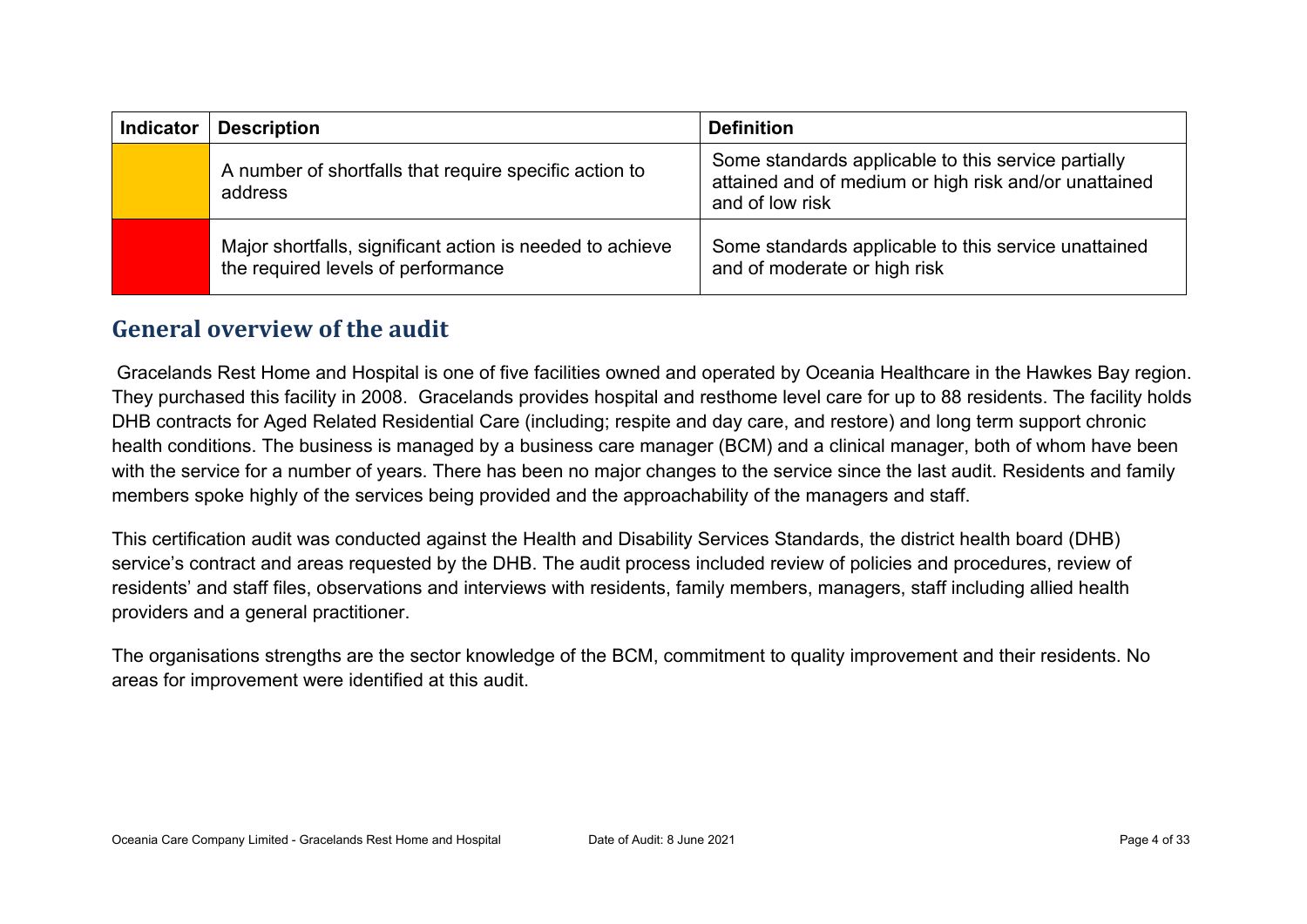#### **Consumer rights**

| Includes 13 standards that support an outcome where consumers receive safe services of an<br>appropriate standard that comply with consumer rights legislation. Services are provided in a<br>manner that is respectful of consumer rights, facilities, informed choice, minimises harm and<br>acknowledges cultural and individual values and beliefs. |  | Standards applicable<br>to this service fully<br>attained. |
|---------------------------------------------------------------------------------------------------------------------------------------------------------------------------------------------------------------------------------------------------------------------------------------------------------------------------------------------------------|--|------------------------------------------------------------|
|---------------------------------------------------------------------------------------------------------------------------------------------------------------------------------------------------------------------------------------------------------------------------------------------------------------------------------------------------------|--|------------------------------------------------------------|

The Health and Disability Commissioner's Code of Health and Disability Services Consumers' Rights (the Code) is made available to residents of Gracelands rest home and hospital. Opportunities to discuss the Code, consent and availability of advocacy services is provided at the time of admission and thereafter as required.

Services at Gracelands Rest Home and Hospital are provided in a manner that respects the choices, personal privacy, independence, individual needs and dignity of residents. Staff were noted to be interacting with residents in a respectful manner.

Care for residents who identify as Māori is guided by a comprehensive Māori health plan and related policies.

There was no evidence of abuse, neglect, or discrimination. Staff understood and implemented related policies and professional boundaries are maintained.

Open communication between staff, residents and families is promoted, and confirmed to be effective. There is access to formal interpreting services if required.

The service has linkages with a range of specialist health care providers, which contributes to ensuring services provided to residents are of an appropriate standard.

Complaints received are detailed with and reported to the governing body where appropriate. A register of these is maintained.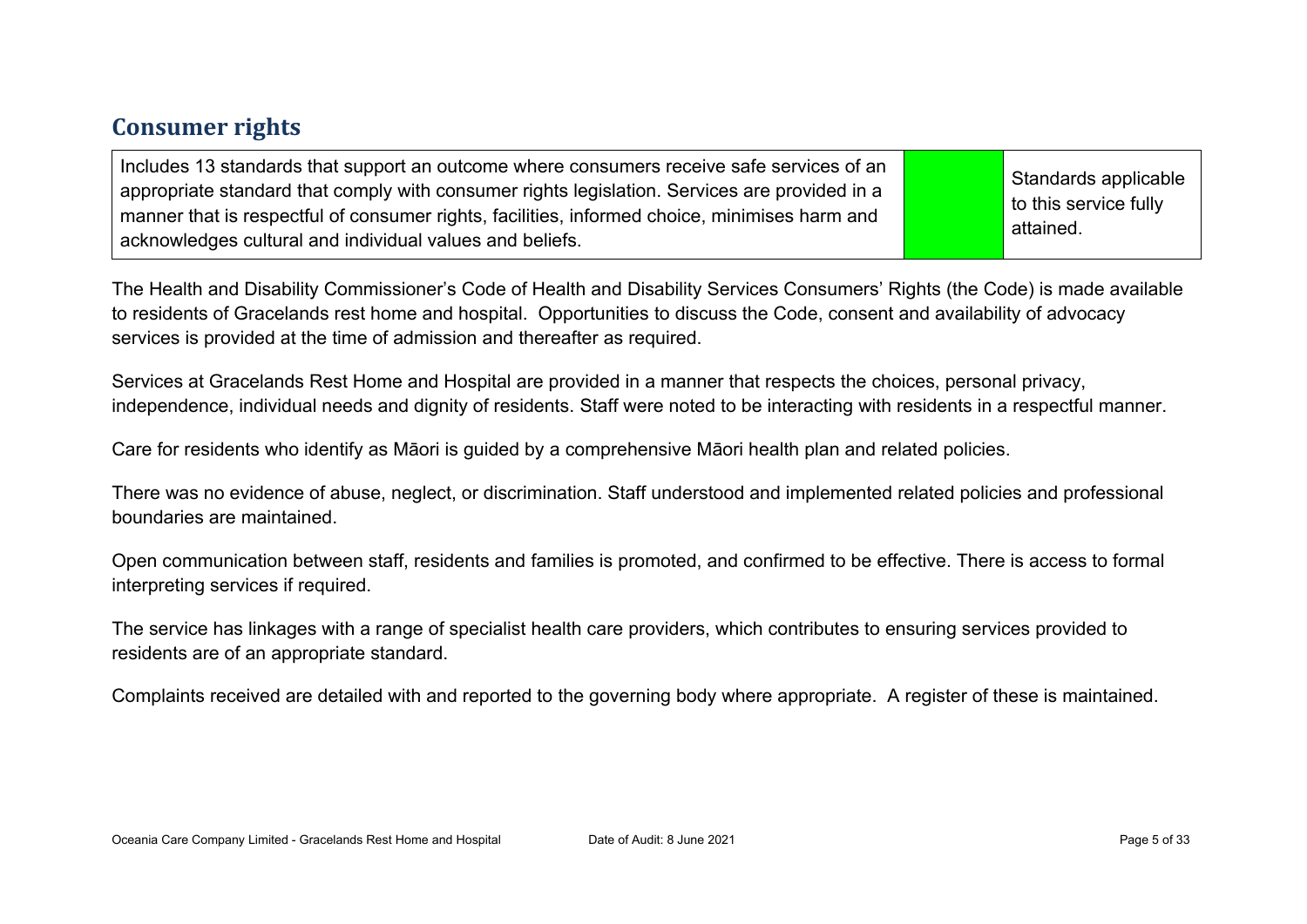#### **Organisational management**

Includes 9 standards that support an outcome where consumers receive services that comply with legislation and are managed in a safe, efficient and effective manner.

Standards applicable to this service fully attained.

Oceania Healthcare provide the governance structure and processes for business, quality and risk management included the scope, direction, goals and mission statement for their organisation. The electronic monitoring of the services provided allows timely effective reporting to managers and up to the governing body with regular meetings with the BCM. An experienced and suitably qualified person manages the facility.

The quality and risk management system includes collection and analysis of quality improvement data, identifies issues and leads to improvements where required. Feedback is sought from residents and family members. Adverse events are documented with corrective actions implemented. Actual and potential risks, including health and safety risks, are identified and mitigated. Policies and procedures support service delivery and were current and reviewed regularly.

The appointment, orientation and management of staff is based on current good practice. Orientation occurs for new staff. A systematic approach to identify and deliver ongoing training supports safe service delivery and includes regular individual performance review. Staffing levels and skill mix meet the changing needs of residents.

Residents' information is accurately recorded, securely stored and not accessible to unauthorised people. Up to date, legible and relevant residents' records are maintained using integrated electronic and hard copy files.

#### **Continuum of service delivery**

Includes 13 standards that support an outcome where consumers participate in and receive timely assessment, followed by services that are planned, coordinated, and delivered in a timely and appropriate manner, consistent with current legislation.

Standards applicable to this service fully attained.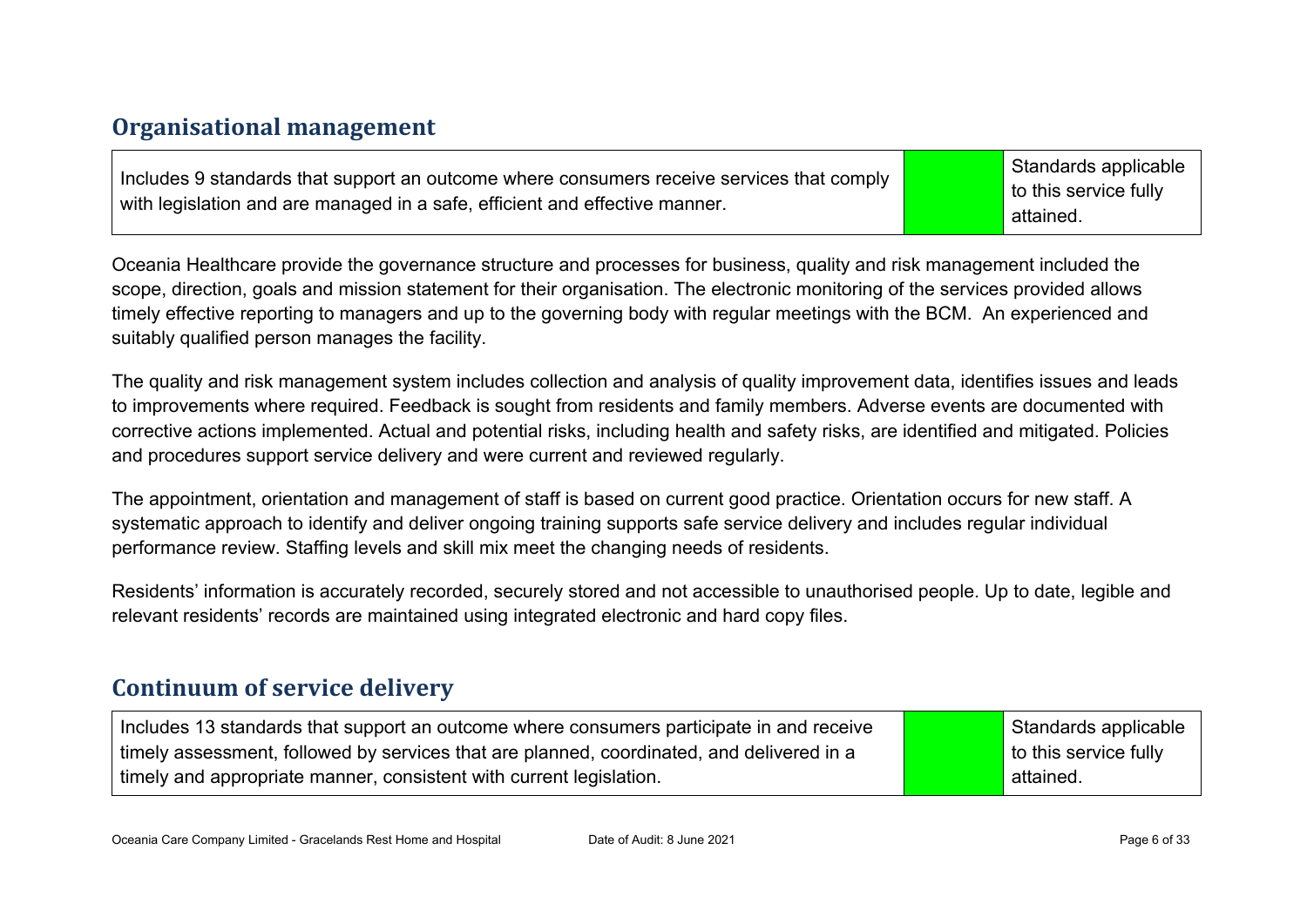Graceland Rest Home and Hospital works closely with the local Needs Assessment and Service Co-ordination Service, to ensure access to the facility is appropriate and efficiently managed. When a vacancy occurs, relevant information is provided to the potential resident/family/whānau to facilitate the admission.

Residents' needs are assessed by the multidisciplinary team on admission within the required timeframes. Shift handovers and communication sheets guide continuity of care.

Care plans are individualised, based on a comprehensive and integrated range of clinical information. Short term care plans are developed to manage any new problems that arise. All residents' files reviewed demonstrated that needs, goals, and outcomes are identified and reviewed on a regular basis. Residents and families interviewed reported being well informed and involved in care planning and evaluation, and that the care provided is of a high standard. Residents are referred or transferred to other health services as required, with appropriate verbal and written handovers.

The planned activity programme is provided by a diversional therapist, activities assistant and a physiotherapist assistant. The programme provides residents with a variety of individual and group activities and maintains their links with the community. A facility van is available for outings.

Medicines are managed according to policies and procedures based on current good practice and consistently implemented using an electronic system. Medications are administered by registered nurses, enrolled nurses or care staff, all of whom have been assessed as competent to do so.

The food service meets the nutritional needs of the residents with special needs catered for. Policies guide food service delivery supported by staff with food safety qualifications. The kitchen was well organised, clean and meets food safety standards. Residents verified overall satisfaction with meals.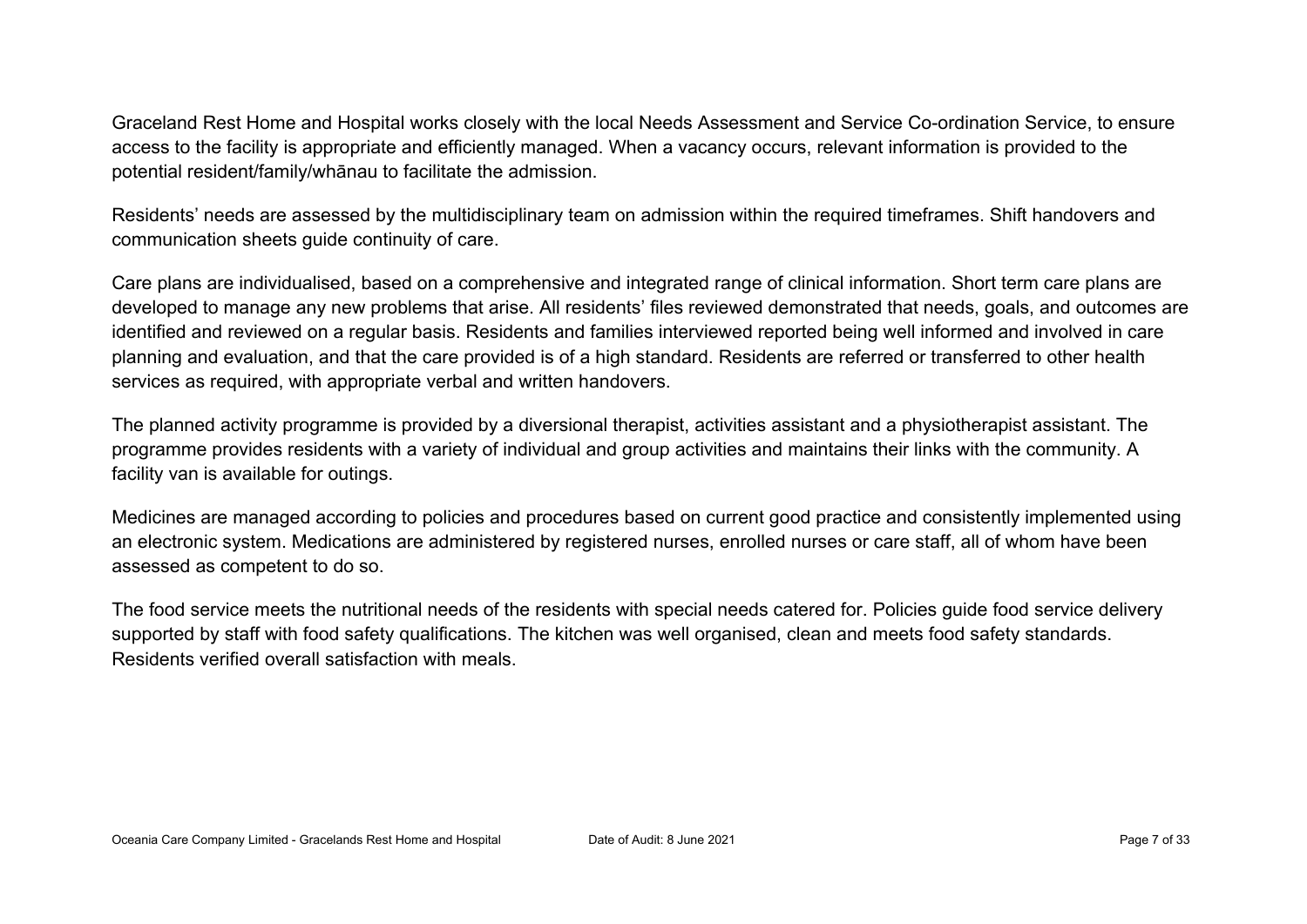#### **Safe and appropriate environment**

| Includes 8 standards that support an outcome where services are provided in a clean, safe<br>environment that is appropriate to the age/needs of the consumer, ensure physical privacy is<br>maintained, has adequate space and amenities to facilitate independence, is in a setting<br>appropriate to the consumer group and meets the needs of people with disabilities. |  | Standards applicable<br>$\vert$ to this service fully<br>attained. |
|-----------------------------------------------------------------------------------------------------------------------------------------------------------------------------------------------------------------------------------------------------------------------------------------------------------------------------------------------------------------------------|--|--------------------------------------------------------------------|
|-----------------------------------------------------------------------------------------------------------------------------------------------------------------------------------------------------------------------------------------------------------------------------------------------------------------------------------------------------------------------------|--|--------------------------------------------------------------------|

The facility meets the needs of residents and was clean and well maintained. There was a current building warrant of fitness. Electrical equipment has been tested as required. Communal and individual spaces are maintained at a comfortable temperature. External areas are accessible, safe and provide shade and seating.

Waste and hazardous substances are well managed. Staff use protective equipment and clothing. Chemicals, soiled linen, and equipment are safely stored. Laundry is undertaken offsite and evaluated to ensure an effective laundering process is maintained.

Staff are trained in emergency procedures, use of emergency equipment, and supplies and attend regular fire drills. Fire evacuation procedures are regularly practised. Residents reported a timely staff response to call bells. Security is maintained.

#### **Restraint minimisation and safe practice**

| Includes 3 standards that support outcomes where consumers receive and experience | Standards applicable  |
|-----------------------------------------------------------------------------------|-----------------------|
| services in the least restrictive and safe manner through restraint minimisation. | to this service fully |
|                                                                                   | attained.             |

The organisation has implemented policies and procedures that support the minimisation of restraint. Three enablers were consented and in use at the time of audit. Use of enablers is voluntary for the safety of residents in response to individual requests. One resident had a restraint in use. A comprehensive assessment, approval and monitoring process with regular reviews occurs. Staff demonstrated a sound knowledge and understanding of the restraint and enabler processes.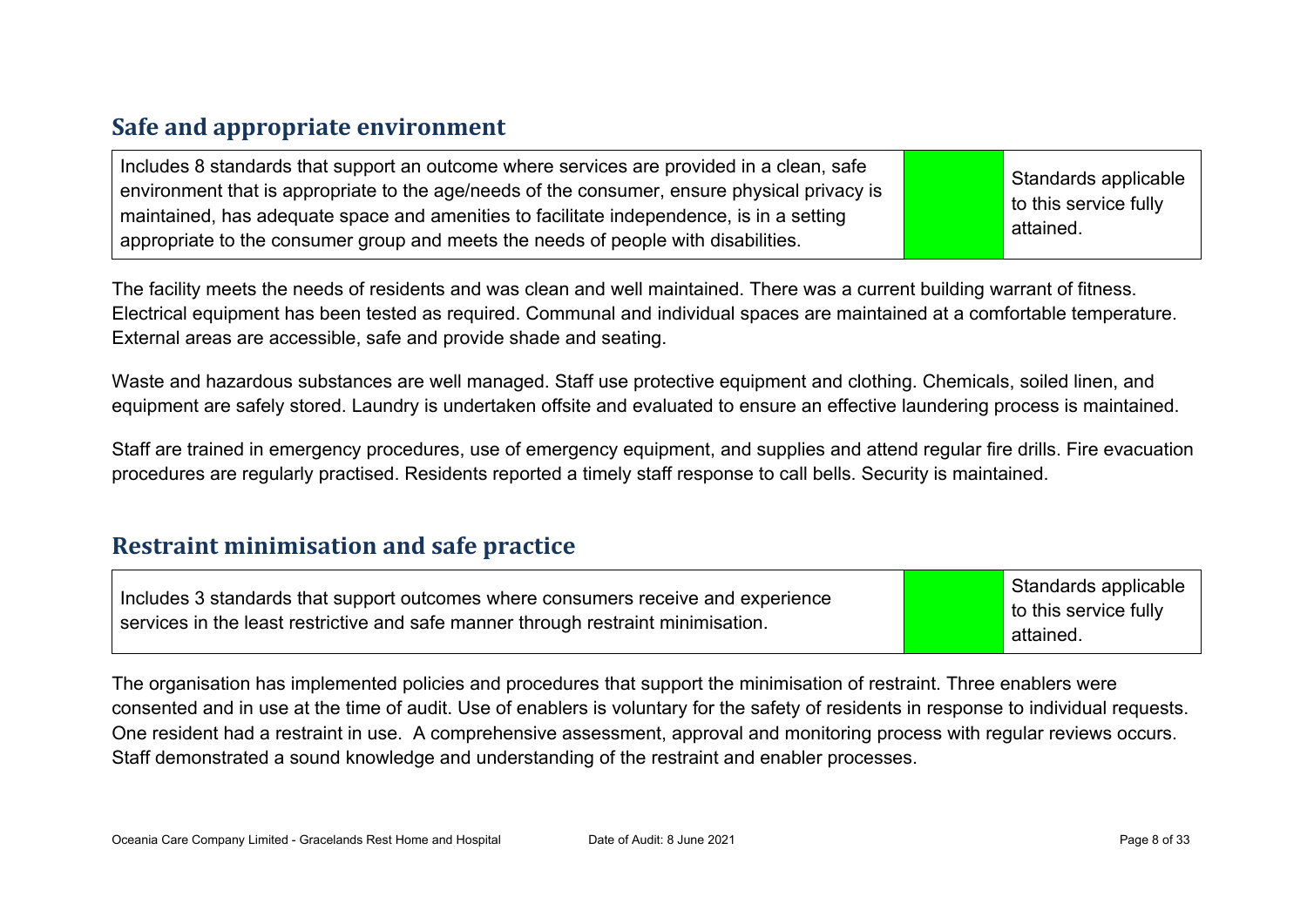#### **Infection prevention and control**

| Includes 6 standards that support an outcome which minimises the risk of infection to<br>consumers, service providers and visitors. Infection control policies and procedures are<br>practical, safe and appropriate for the type of service provided and reflect current accepted<br>good practice and legislative requirements. The organisation provides relevant education on<br>infection control to all service providers and consumers. Surveillance for infection is carried<br>out as specified in the infection control programme. |  | Standards applicable<br>to this service fully<br>attained. |
|----------------------------------------------------------------------------------------------------------------------------------------------------------------------------------------------------------------------------------------------------------------------------------------------------------------------------------------------------------------------------------------------------------------------------------------------------------------------------------------------------------------------------------------------|--|------------------------------------------------------------|
|----------------------------------------------------------------------------------------------------------------------------------------------------------------------------------------------------------------------------------------------------------------------------------------------------------------------------------------------------------------------------------------------------------------------------------------------------------------------------------------------------------------------------------------------|--|------------------------------------------------------------|

The infection prevention and control programme, led by an experienced and appropriately trained infection control nurse, aims to prevent, and manage infections. Specialist infection prevention and control advice is accessed from the Hawkes Bay District Health Board.

The programme is reviewed annually.

Staff demonstrated good principles and practice around infection control, which is guided by relevant policies and supported with regular education.

Aged care specific infection surveillance is undertaken, analysed, trended, benchmarked and results reported through all levels of Oceania Healthcare. Follow-up action is taken as and when required.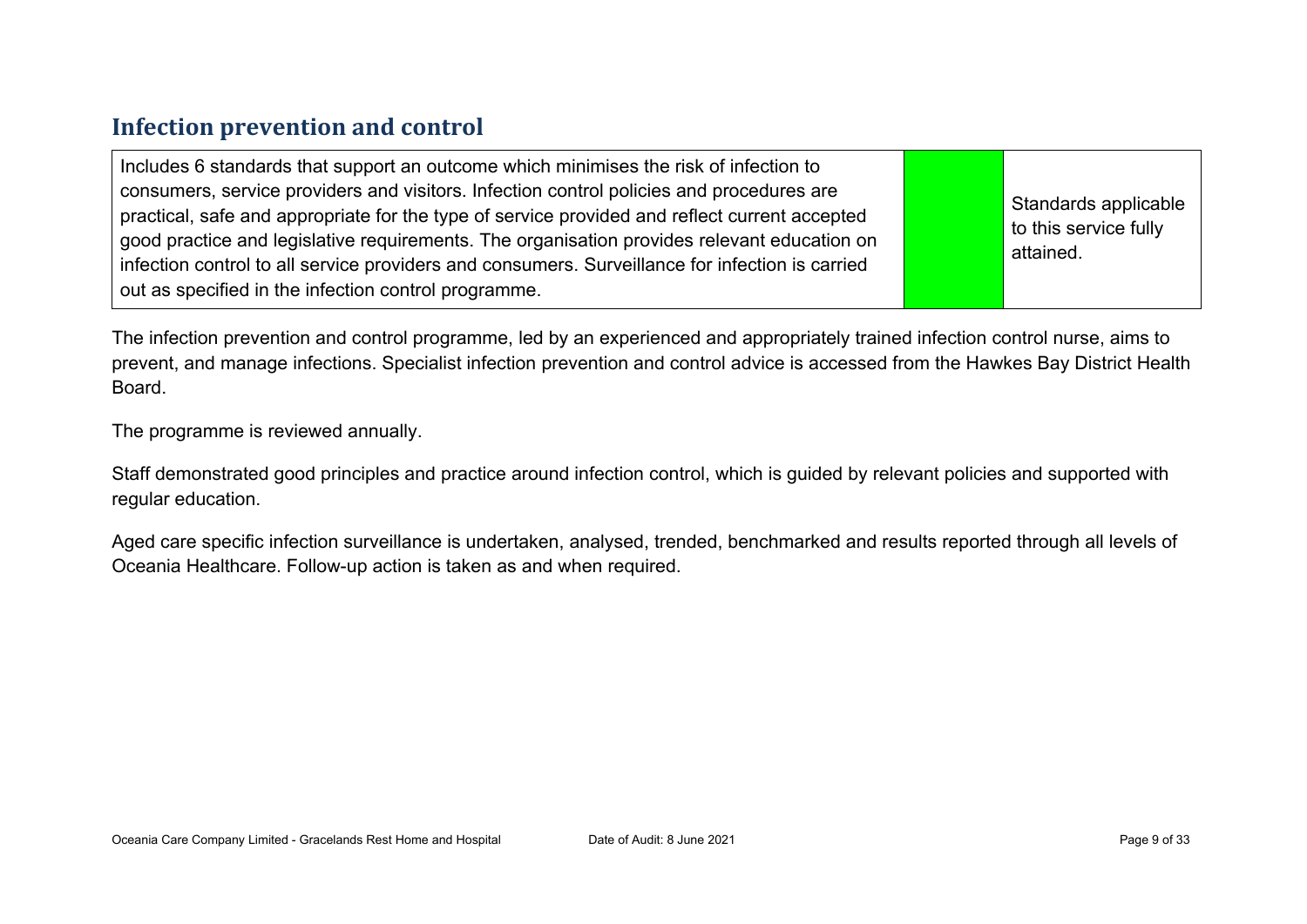### **Summary of attainment**

The following table summarises the number of standards and criteria audited and the ratings they were awarded.

| <b>Attainment</b><br>Rating | Continuous<br>Improvement<br>(Cl) | <b>Fully Attained</b><br>(FA) | <b>Partially</b><br><b>Attained</b><br><b>Negligible Risk</b><br>(PA Negligible) | <b>Partially</b><br><b>Attained Low</b><br><b>Risk</b><br>(PA Low) | <b>Partially</b><br><b>Attained</b><br><b>Moderate Risk</b><br>(PA Moderate) | <b>Partially</b><br><b>Attained High</b><br><b>Risk</b><br>(PA High) | <b>Partially</b><br><b>Attained Critical</b><br><b>Risk</b><br>(PA Critical) |
|-----------------------------|-----------------------------------|-------------------------------|----------------------------------------------------------------------------------|--------------------------------------------------------------------|------------------------------------------------------------------------------|----------------------------------------------------------------------|------------------------------------------------------------------------------|
| <b>Standards</b>            |                                   | 50                            |                                                                                  |                                                                    |                                                                              |                                                                      |                                                                              |
| <b>Criteria</b>             |                                   | 101                           |                                                                                  |                                                                    |                                                                              |                                                                      |                                                                              |

| <b>Attainment</b><br>Rating | Unattained<br><b>Negligible Risk</b><br>(UA Negligible) | <b>Unattained Low</b><br><b>Risk</b><br>(UA Low) | Unattained<br><b>Moderate Risk</b><br>(UA Moderate) | <b>Unattained High</b><br><b>Risk</b><br>(UA High) | Unattained<br><b>Critical Risk</b><br>(UA Critical) |
|-----------------------------|---------------------------------------------------------|--------------------------------------------------|-----------------------------------------------------|----------------------------------------------------|-----------------------------------------------------|
| <b>Standards</b>            |                                                         |                                                  |                                                     |                                                    |                                                     |
| Criteria                    |                                                         |                                                  |                                                     |                                                    |                                                     |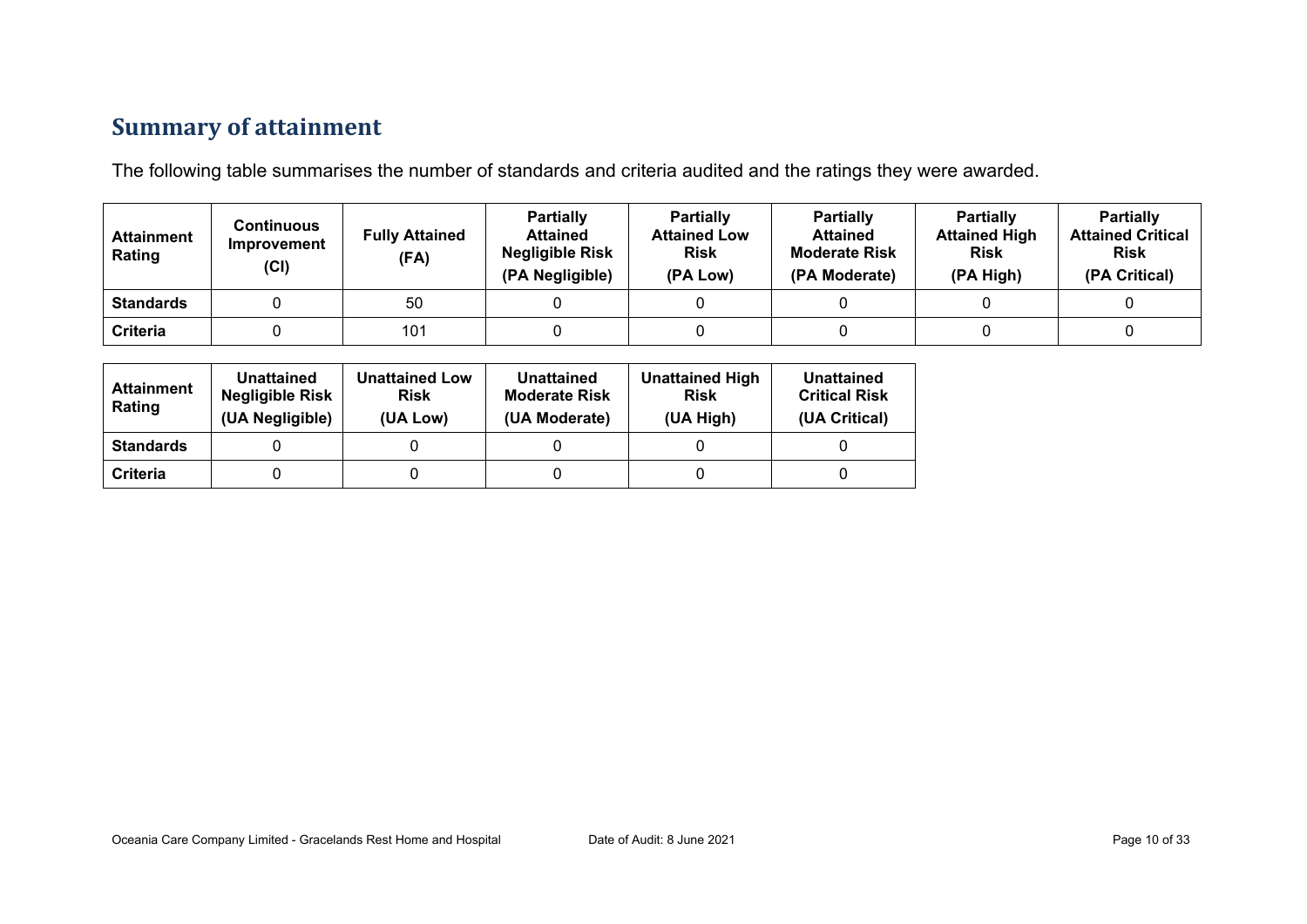# Attainment against the Health and Disability Ser vices Standar ds

The following table contains the results of all the standards assessed by the auditors at this audit. Depending on the services they provide, not all standards are relevant to all providers and not all standards are assessed at every audit.

Please note that Standard 1.3.3: Service Provision Requirements has been removed from this report, as it includes information specific to the healthcare of individual residents. Any corrective actions required relating to this standard, as a result of this audit, are retained and displayed in the next section.

For more information on the standards, please click [here](http://www.health.govt.nz/our-work/regulation-health-and-disability-system/certification-health-care-services/health-and-disability-services-standards).

|  | For more information on the different types of audits and what they cover please click here. |
|--|----------------------------------------------------------------------------------------------|
|  |                                                                                              |

| Standard with desired<br>outcome                                                                                                                                                                                     | Attainment<br>Rating | Audit Evidence                                                                                                                                                                                                                                                                                                                                                                                                                                                                                                                                                                                                                                                                                                             |
|----------------------------------------------------------------------------------------------------------------------------------------------------------------------------------------------------------------------|----------------------|----------------------------------------------------------------------------------------------------------------------------------------------------------------------------------------------------------------------------------------------------------------------------------------------------------------------------------------------------------------------------------------------------------------------------------------------------------------------------------------------------------------------------------------------------------------------------------------------------------------------------------------------------------------------------------------------------------------------------|
| Standard 1.1.1: Consumer Rights<br><b>During Service Delivery</b><br>Consumers receive services in<br>accordance with consumer rights<br>legislation.                                                                | FA                   | Gracelands Rest Home and Hospital (Gracelands) has policies, procedures, and processes in place to<br>meet its obligations in relation to the Code of Health and Disability Services Consumers' Rights (the<br>Code). Staff interviewed understood the requirements of the Code and were observed demonstrating<br>respectful communication, encouraging independence, providing options, and maintaining dignity and<br>privacy. Training on the Code is included as part of the orientation process for all staff employed and in<br>ongoing training, as was verified in training records.                                                                                                                              |
| Standard 1.1.10: Informed<br>Consent<br>Consumers and where<br>appropriate their<br>$= 3 \% ?$<br>of choice are provided with the<br>information they need to make<br>informed choices and give<br>informed consent. | FA                   | Nursing and care staff interviewed understand the principles and practice of informed consent. Informed<br>consent policies provide relevant guidance to staff. Clinical files reviewed show that informed consent<br>has been gained appropriately using Oceania Healthcares standard consent form including for<br>photographs, outings, invasive procedures, and collection of health information.<br>Advance care planning, establishing, and documenting enduring power of attorney requirements and<br>processes for residents unable to consent is defined and documented where relevant in the resident's<br>file. Staff demonstrated their understanding by being able to explain situations when this may occur. |
|                                                                                                                                                                                                                      |                      | Staff were observed to gain consent for day-to-day care on an ongoing basis.                                                                                                                                                                                                                                                                                                                                                                                                                                                                                                                                                                                                                                               |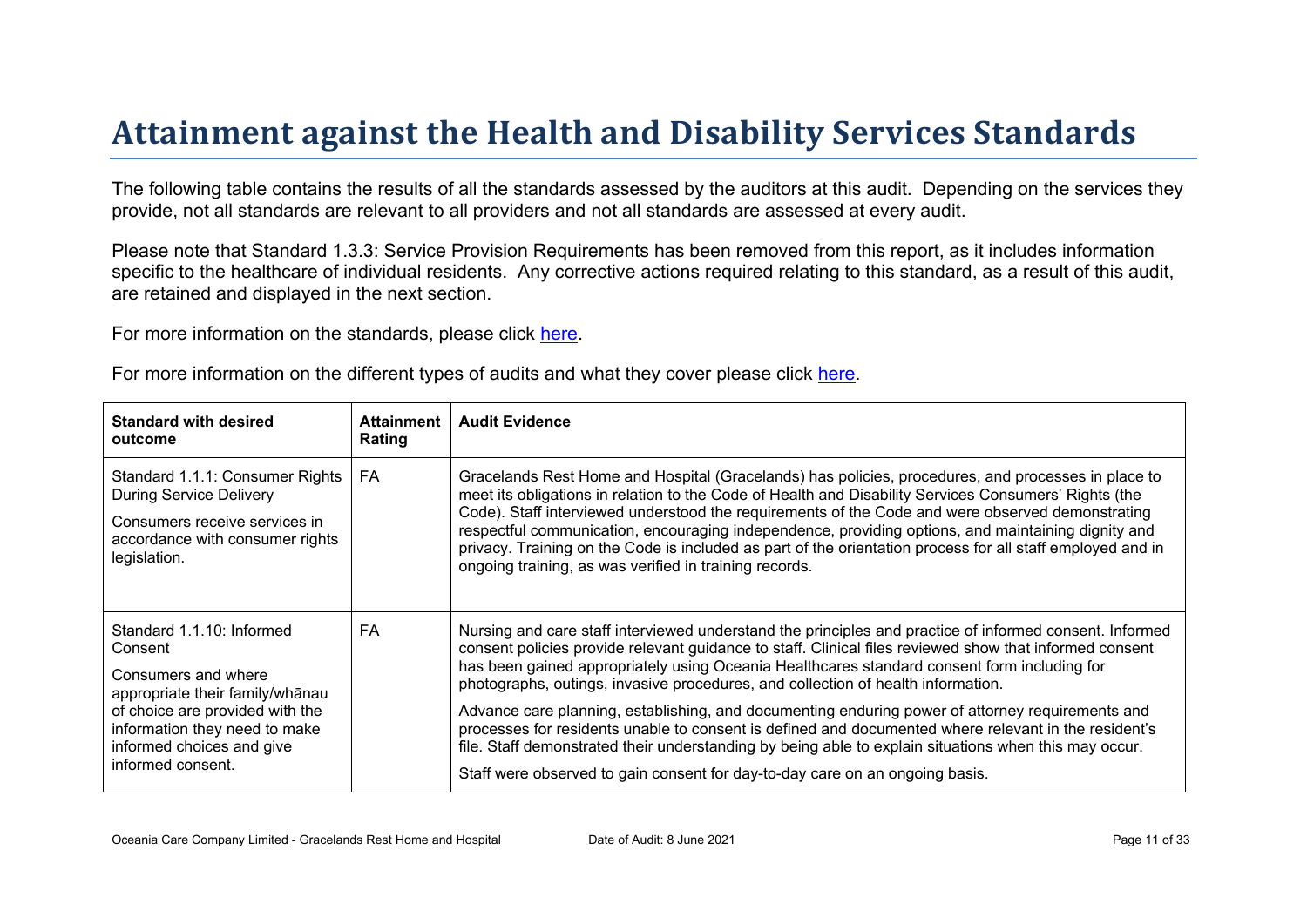| Standard 1.1.11: Advocacy And<br>Support<br>Service providers recognise and<br>facilitate the right of consumers<br>to advocacy/support persons of<br>their choice. | <b>FA</b> | During the admission process, residents are given a copy of the Code, which also includes information<br>on the Advocacy Service. Brochures related to the Advocacy Service were displayed and available at<br>reception. Family members and residents spoken with were aware of the Advocacy Service, how to<br>access this and their right to have support persons.<br>Staff were aware of how to access the Advocacy Service.                                                                                                                                                                                                           |
|---------------------------------------------------------------------------------------------------------------------------------------------------------------------|-----------|--------------------------------------------------------------------------------------------------------------------------------------------------------------------------------------------------------------------------------------------------------------------------------------------------------------------------------------------------------------------------------------------------------------------------------------------------------------------------------------------------------------------------------------------------------------------------------------------------------------------------------------------|
| Standard 1.1.12: Links With<br>Family/Whanau And Other<br><b>Community Resources</b>                                                                                | FA        | Residents are assisted to maximise their potential for self-help and to maintain links with their family and<br>the community by attending a variety of organised outings, visits, shopping trips, activities, and<br>entertainment.                                                                                                                                                                                                                                                                                                                                                                                                       |
| Consumers are able to maintain<br>links with their family/whānau<br>and their community.                                                                            |           | The facility has unrestricted visiting hours and encourages visits from residents' families and friends.<br>Family members interviewed stated they felt welcome when they visited and comfortable in their<br>dealings with staff. Family and friends were observed visiting freely during the audit.                                                                                                                                                                                                                                                                                                                                      |
| Standard 1.1.13: Complaints<br>Management<br>The right of the consumer to<br>make a complaint is understood,<br>respected, and upheld.                              | FA        | Oceania Healthcare's complaints policy and associated form meet the requirements of Right 10 of the<br>Code. Information on the complaint process is provided to residents and families on admission and<br>those interviewed knew how to do so. Staff interviewed were able to state how they would support<br>residents and family members if they wished to make a compliant and dealing with issues when they<br>occur to minimise the impact of negative feedback. Complaints forms are available at reception and in<br>the nursing station.                                                                                         |
|                                                                                                                                                                     |           | The complaints register reviewed showed that five complaints were received in 2020 and two year to<br>date. There is a high number of compliments and thank yous received ongoing and these are shared<br>with staff. Review of a sample of these showed investigation and corrective actions taken where<br>required. The documented was completed within the timeframes of the Code. Action plans show any<br>required follow up and improvements have been made where possible. The business care manager<br>(BCM) is responsible for complaints management and follow up with assistance of the clinical manager<br>where appropriate. |
|                                                                                                                                                                     |           | One HDC complaint has been received in 2020. These complaints are managed by general manager<br>nursing and clinical strategy with input from the BCM. The detailed response to the complaint was<br>completed and sent to the HDC within the required timeframes and a response is yet to be received.                                                                                                                                                                                                                                                                                                                                    |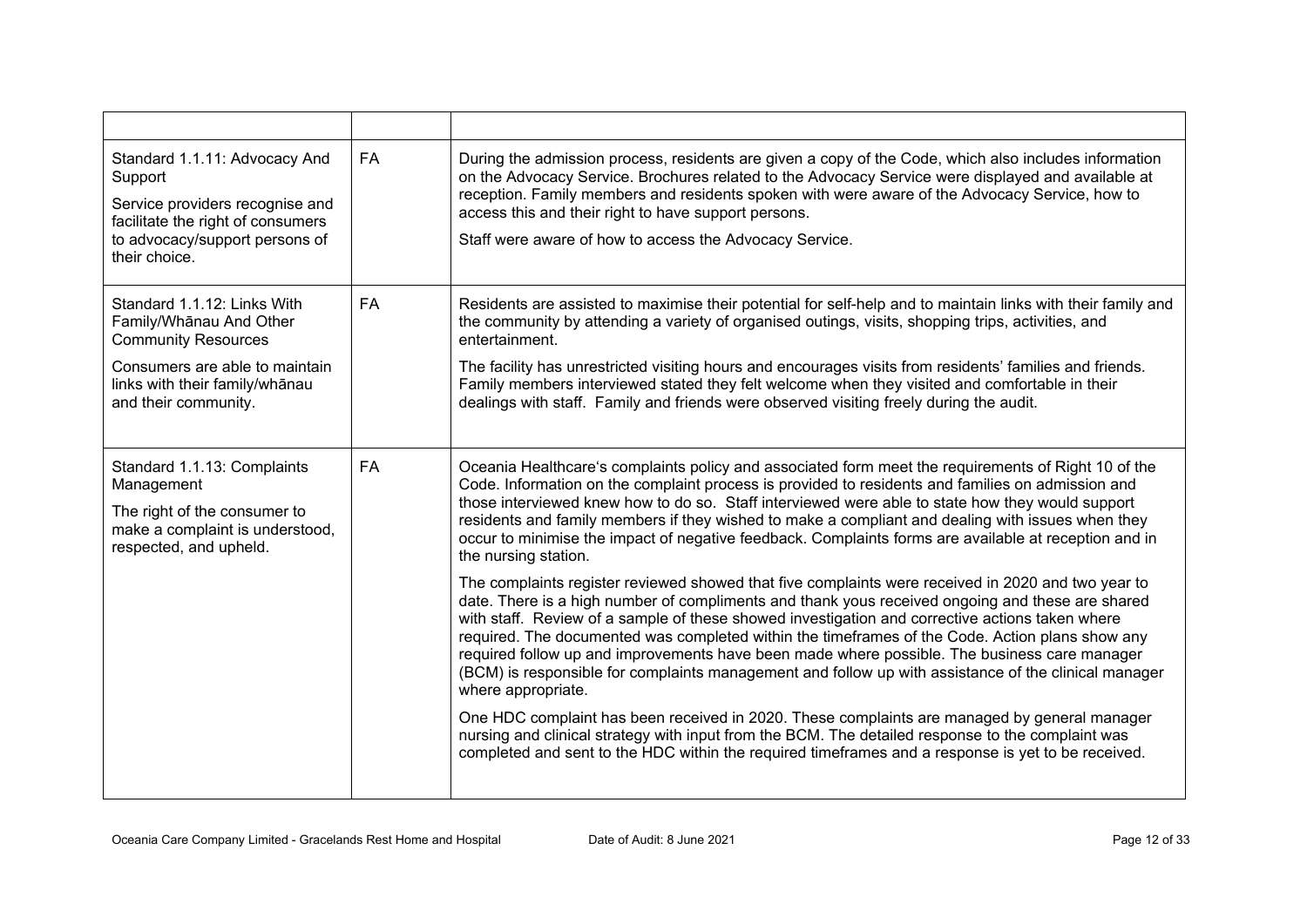| Standard 1.1.2: Consumer Rights<br><b>During Service Delivery</b><br>Consumers are informed of their<br>rights.                                                                                                                                       | <b>FA</b> | Residents and family members of residents when interviewed report being made aware of the Code and<br>the Nationwide Health and Disability Advocacy Service (Advocacy Service) as part of the admission<br>information provided and discussion with staff. The Code is displayed in common areas together with<br>information on advocacy services, how to make a complaint and feedback forms.                                                                                                                                                                                                                                                                                                                                                                                                                                                                                                                                                                                                                                                                                                                                                                                                                                                                                                                                                                              |
|-------------------------------------------------------------------------------------------------------------------------------------------------------------------------------------------------------------------------------------------------------|-----------|------------------------------------------------------------------------------------------------------------------------------------------------------------------------------------------------------------------------------------------------------------------------------------------------------------------------------------------------------------------------------------------------------------------------------------------------------------------------------------------------------------------------------------------------------------------------------------------------------------------------------------------------------------------------------------------------------------------------------------------------------------------------------------------------------------------------------------------------------------------------------------------------------------------------------------------------------------------------------------------------------------------------------------------------------------------------------------------------------------------------------------------------------------------------------------------------------------------------------------------------------------------------------------------------------------------------------------------------------------------------------|
| Standard 1.1.3: Independence,<br>Personal Privacy, Dignity, And<br>Respect<br>Consumers are treated with<br>respect and receive services in a<br>manner that has regard for their<br>dignity, privacy, and<br>independence.                           | <b>FA</b> | Residents and family members of residents confirmed that they receive services from Gracelands in a<br>manner that has regard for their dignity, privacy, sexuality, spirituality, and choices.<br>Staff understood the need to maintain privacy and were observed doing so throughout the audit, when<br>attending to personal cares, ensuring resident information is held securely and privately, exchanging<br>verbal information and discussion with families and the general practitioner (GP). All residents have a<br>private room.<br>Residents are encouraged to maintain their independence by participating in community activities,<br>regular outings to the local shops or areas of interest and participation in clubs of their choosing. Each<br>plan included documentation related to the resident's abilities, and strategies to maximise<br>independence.<br>Care plan records reviewed confirmed that each resident's individual cultural, religious, and social<br>needs, values and beliefs had been identified, documented, and incorporated into their care plan.<br>Staff understood the service's policy on abuse and neglect, including what to do should there be any<br>signs. Education on abuse and neglect is part of the orientation programme for staff, and is then<br>provided on an annual basis, as confirmed by staff and training. |
| Standard 1.1.4: Recognition Of<br>Māori Values And Beliefs<br>Consumers who identify as Māori<br>have their health and disability<br>needs met in a manner that<br>respects and acknowledges their<br>individual and cultural, values<br>and beliefs. | FA        | There were four residents in Gracelands at the time of audit who identify as Māori. Interviews verify staff<br>can support residents who identify as Māori to integrate their cultural values and beliefs. The principles<br>of the Treaty of Waitangi are incorporated into day-to-day practice, as is the importance of whanau to<br>Māori residents. There is a current Māori health plan developed with input from cultural advisers.                                                                                                                                                                                                                                                                                                                                                                                                                                                                                                                                                                                                                                                                                                                                                                                                                                                                                                                                    |
| Standard 1.1.6: Recognition And<br>Respect Of The Individual's                                                                                                                                                                                        | FA        | Residents and their family members verified that they were consulted on their individual culture, values<br>and beliefs and that staff respect these. Resident's personal preferences required interventions and                                                                                                                                                                                                                                                                                                                                                                                                                                                                                                                                                                                                                                                                                                                                                                                                                                                                                                                                                                                                                                                                                                                                                             |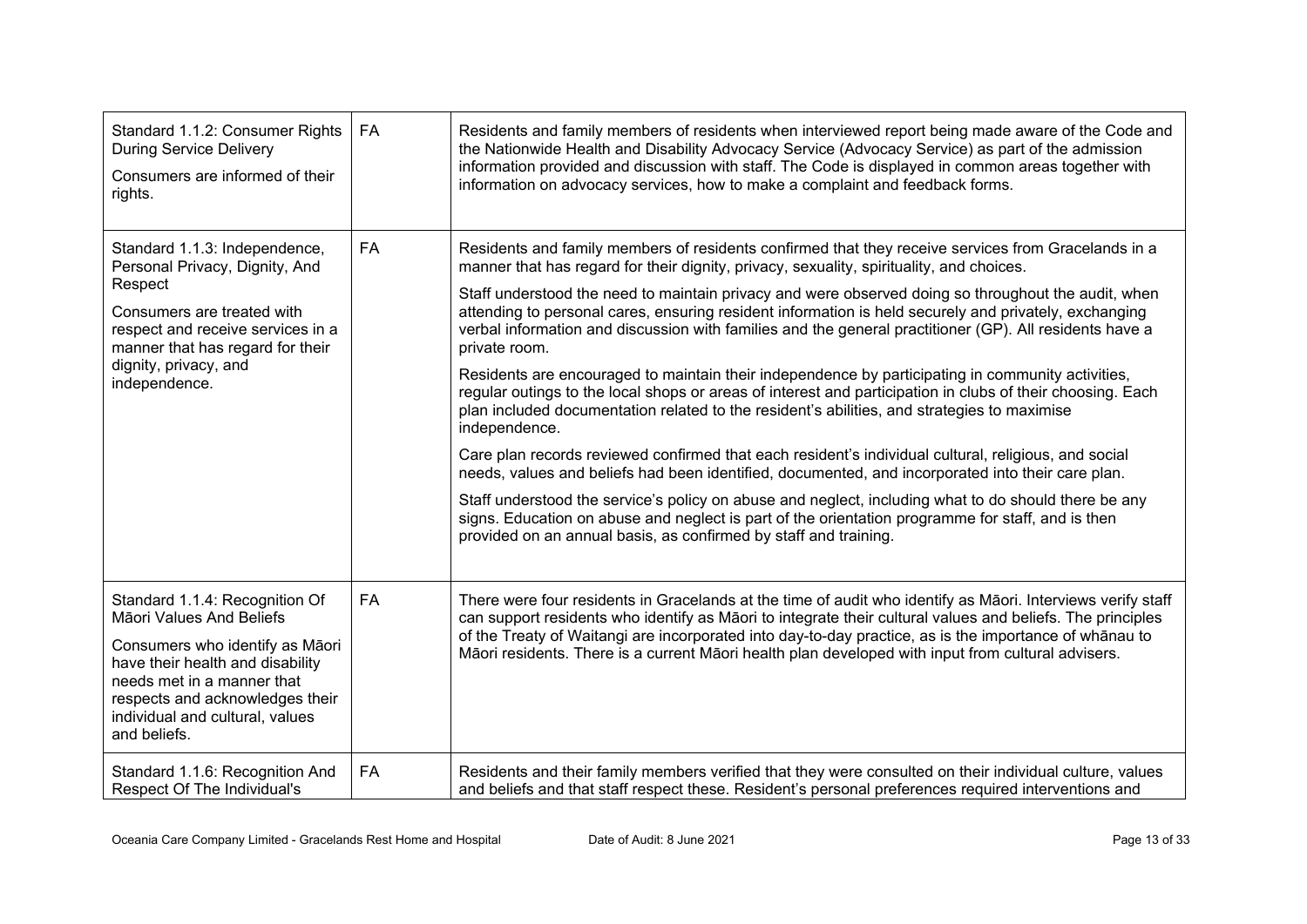| Culture, Values, And Beliefs<br>Consumers receive culturally<br>safe services which recognise<br>and respect their ethnic, cultural,<br>spiritual values, and beliefs. |           | special needs were included in all care plans reviewed, for example, food likes and dislikes and attention<br>to preferences around activities of daily living. A resident satisfaction questionnaire includes evaluation<br>of how well residents' cultural needs are met, and this supported that individual needs are being met.                                                                                                                                                                                                                                                                                                                                                                                                                                                                                                                                                                                                                                                                                                                                                                                                                                                                                                                                                                                                                                                                                                                                                                                                                                                                                                                                                                      |
|------------------------------------------------------------------------------------------------------------------------------------------------------------------------|-----------|----------------------------------------------------------------------------------------------------------------------------------------------------------------------------------------------------------------------------------------------------------------------------------------------------------------------------------------------------------------------------------------------------------------------------------------------------------------------------------------------------------------------------------------------------------------------------------------------------------------------------------------------------------------------------------------------------------------------------------------------------------------------------------------------------------------------------------------------------------------------------------------------------------------------------------------------------------------------------------------------------------------------------------------------------------------------------------------------------------------------------------------------------------------------------------------------------------------------------------------------------------------------------------------------------------------------------------------------------------------------------------------------------------------------------------------------------------------------------------------------------------------------------------------------------------------------------------------------------------------------------------------------------------------------------------------------------------|
| Standard 1.1.7: Discrimination<br>Consumers are free from any<br>discrimination, coercion,<br>harassment, sexual, financial, or<br>other exploitation.                 | <b>FA</b> | Residents and family members interviewed stated that residents were free from any type of<br>discrimination, harassment or exploitation and felt safe. A GP also expressed satisfaction with the<br>standard of services provided to residents.<br>The induction process for staff includes education related to professional boundaries and expected<br>behaviours. All registered nurses (RNs) have records of completion of the required training on<br>professional boundaries. Staff are provided with a Code of Conduct as part of their individual<br>employment contract. Ongoing education is also provided on an annual basis, which was confirmed in<br>staff training records. Staff are guided by policies and procedures and, when interviewed, demonstrated<br>a clear understanding of what would constitute inappropriate behaviour and the processes they would<br>follow should they suspect this was occurring.                                                                                                                                                                                                                                                                                                                                                                                                                                                                                                                                                                                                                                                                                                                                                                      |
| Standard 1.1.8: Good Practice<br>Consumers receive services of<br>an appropriate standard.                                                                             | FA        | The service encourages and promotes good practice through evidence-based policies, input from<br>external specialist services and allied health professionals, for example, hospice/palliative care team,<br>physiotherapist, wound care specialist, gerontology nurse specialist, speech language therapist and<br>mental health services for older persons, and ongoing education of staff.<br>The GP confirmed the service sought prompt and appropriate medical intervention when required and<br>were responsive to medical requests.<br>Staff reported they receive management support for external education and access their own<br>professional networks, such as on-line forums, to support contemporary good practice.<br>Other examples of good practice observed during the audit included a commitment to ongoing education<br>and an increase in the uptake of the training in care of the older adult, minimising the use of restraint and<br>enabling staff the opportunities to provide quality palliative care. Care staff and RNs are supported to<br>complete the 'Fundamentals of Palliative Care Training' by the Hospice.<br>A number of clinical improvement initiatives have been undertaken at Gracelands. One initiative aims to<br>reduce the number of falls, by using sensor pads in the resident's bed that activate the call bell when the<br>resident moves off the bed. One sensor pad has been trialled and proven to be effective in reducing the<br>falls for that resident. However a comprehensive programme that would include a number of residents<br>has yet to be implemented. No evidence of evaluation was available at the time of audit. To allow for a |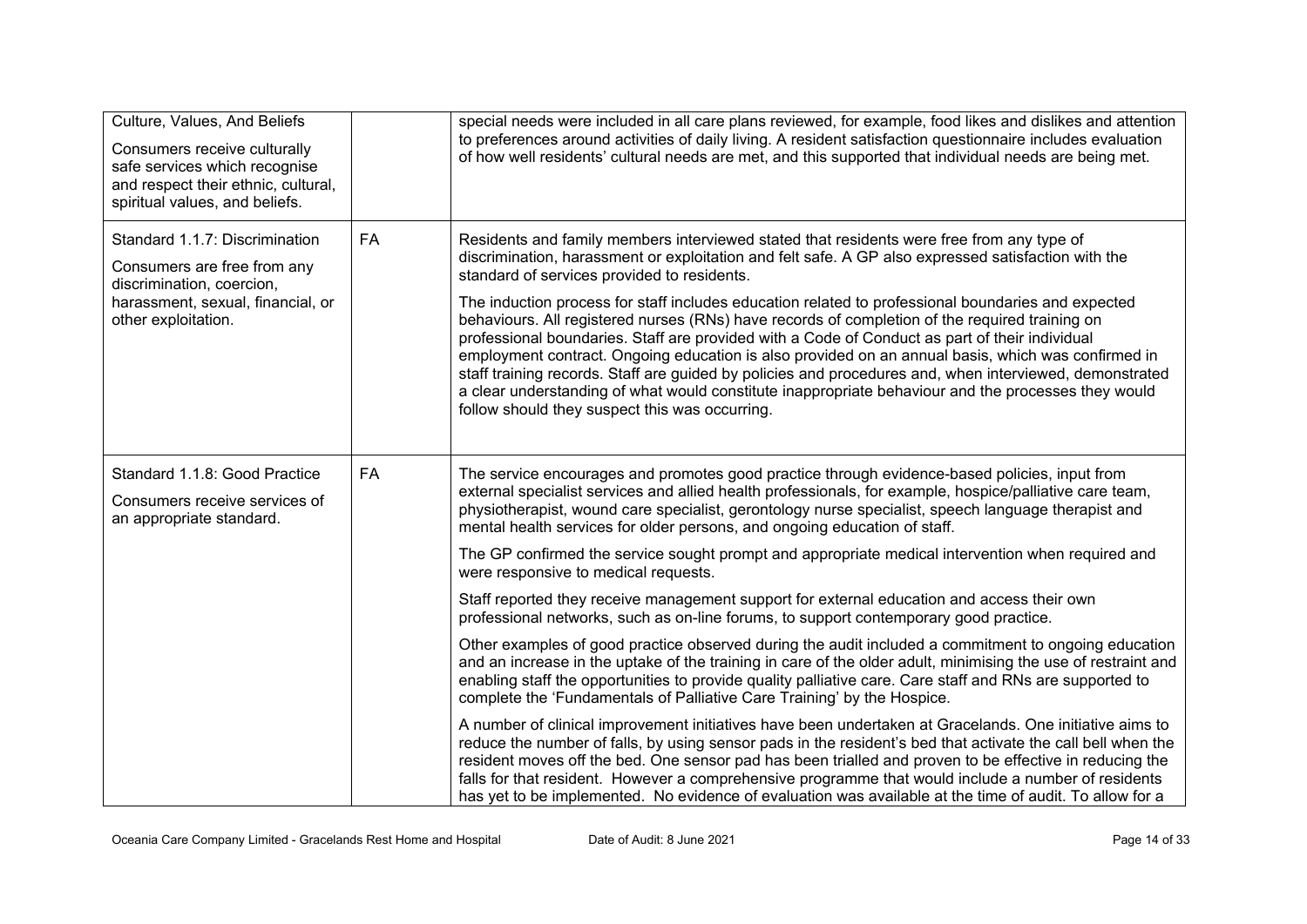|                                                                                                                                                                        |           | continuous improvement in this area. Plans are in place to purchase more sensor pads and implement<br>the alterations to the call bell system that will enable it to cope with this additional requirement to<br>continue implementing this initiative.                                                                                                                                                                                                                                                                                                                                                                                                                                                                                                                                                                                              |
|------------------------------------------------------------------------------------------------------------------------------------------------------------------------|-----------|------------------------------------------------------------------------------------------------------------------------------------------------------------------------------------------------------------------------------------------------------------------------------------------------------------------------------------------------------------------------------------------------------------------------------------------------------------------------------------------------------------------------------------------------------------------------------------------------------------------------------------------------------------------------------------------------------------------------------------------------------------------------------------------------------------------------------------------------------|
|                                                                                                                                                                        |           | The organisation has implemented an electronic resident management system for clinical notes.<br>Training has been undertaken, on the day to day use of the system, however additional training occurred<br>to enable staff to complete clinical logs of that care directly after the care is provided to that resident.<br>Portals to log care are located all around the facility. This has enabled an additional 30 minutes free time<br>for care staff at the end of a duty, when previously they would be completing progress notes. This time is<br>now used for staff to attend to additional resident requests. There has not, however, been a review that<br>evidences the residents feedback to indicate an improvement in care has occurred to consider a<br>continuous improvement for this initiative.                                  |
| Standard 1.1.9: Communication<br>Service providers communicate<br>effectively with consumers and<br>provide an environment<br>conducive to effective<br>communication. | <b>FA</b> | Residents and family members of residents stated they were kept well informed about any changes to<br>their own or their relative's status, were advised in a timely manner about any incidents or accidents and<br>outcomes of regular and any urgent medical reviews. This was supported in residents' records reviewed.<br>There was also evidence of resident/family input into the care planning process. Staff understood the<br>principles of open disclosure, which is supported by policies and procedures that meet the requirements<br>of the Code. Evidence of this occurring was sighted in the adverse events process.                                                                                                                                                                                                                 |
|                                                                                                                                                                        |           | Interpreter services can be accessed via the Hawkes Bay District Health Board (HBDHB) when required.<br>There are several staff from differing nationalities employed at Gracelands, and staff assist with<br>interpreter services if needed. Staff reported interpreter services were rarely required at Gracelands as<br>residents are generally able to speak English.                                                                                                                                                                                                                                                                                                                                                                                                                                                                            |
| Standard 1.2.1: Governance<br>The governing body of the<br>organisation ensures services<br>are planned, coordinated, and<br>appropriate to the needs of<br>consumers. | FA        | Oceania Healthcare set the strategic direction of the organisation. Each year the individual facilities<br>complete an Oceania templated operational and business brief, Graceland's 2021 document was<br>sighted. This sets out the how the facility will meet the purpose, values, mission and direction of the<br>organisation. The business care manager (BCM) provides daily, weekly and monthly reports to the<br>regional manager which then goes up to senior management and the board where appropriate. The<br>electronic reporting system allows senior management to see the ongoing facility performance in real<br>time and to seek additional information if required. This showed adequate information to monitor<br>performance is reported including key clinical indicators, financial performance, emerging risks and<br>issues. |
|                                                                                                                                                                        |           | The service is managed by a business care manager (BCM) who has held various roles in the aged care<br>sector and undertaken relevant courses related to management and has been in the role for over seven                                                                                                                                                                                                                                                                                                                                                                                                                                                                                                                                                                                                                                          |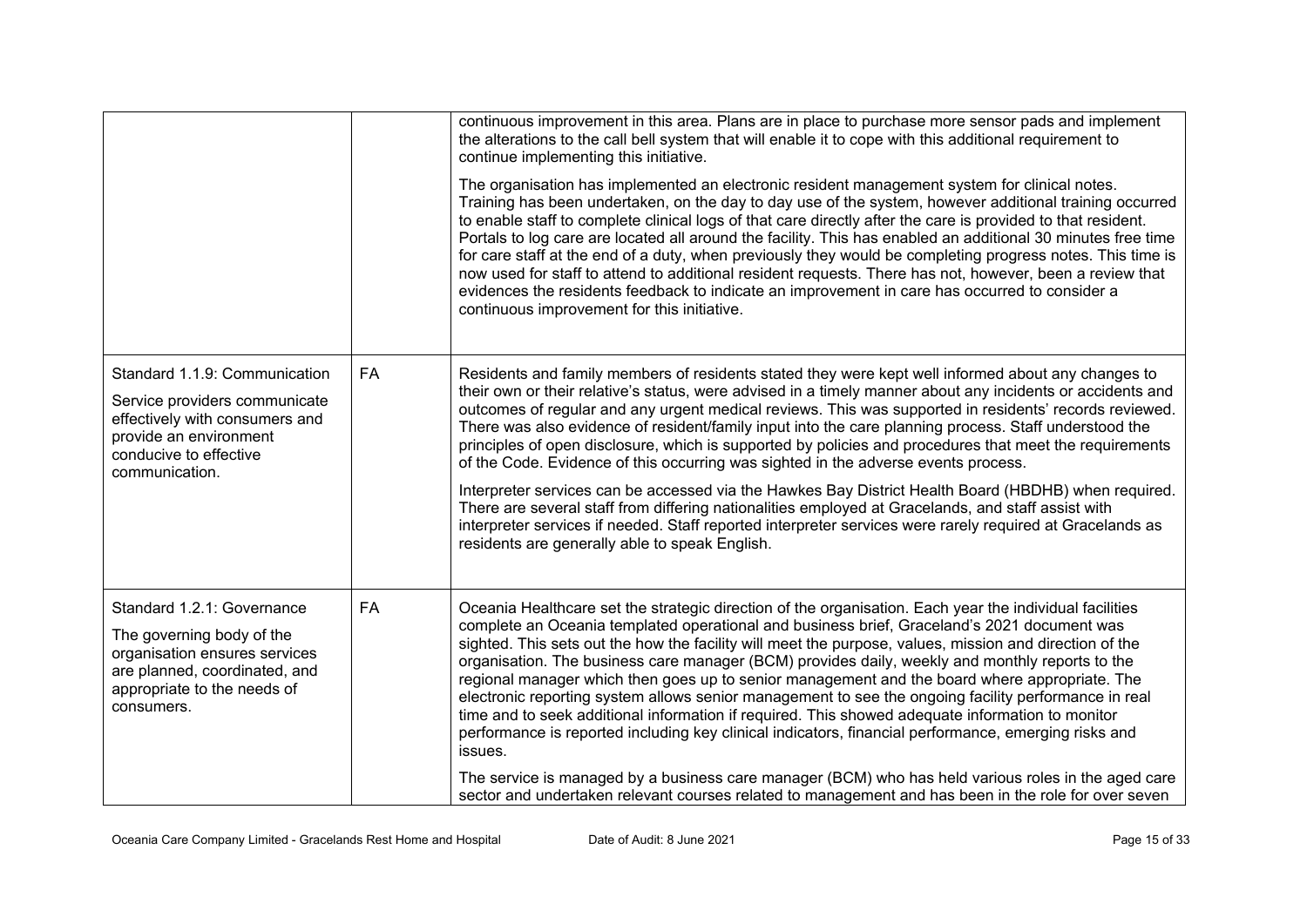|                                                                                                                                                                                                                        |           | years. Their job description and employment agreement were current and defined the responsibilities<br>and accountabilities as well as in delegated authorities documents. The BCM confirmed knowledge of<br>the sector, regulatory and reporting requirements and maintains currency through sector associations<br>and attending relevant external conferences and meetings within Oceania.<br>The service holds contracts with the Hawkes Bay DHB and has facilities for a maximum of 88 residents,<br>with 6 beds identified as rest home, due to their size limitations, 71 as dual service beds and 11<br>occupational right agreement units. On the day of the audit there was an occupancy of 85. This was<br>made up of 47 residents requiring rest home level of care and 35 residents requiring hospital level of<br>care, two young people with physical disabilities (YPD), and one respite. Residents who require<br>palliative care are supported by the hospice services, no resident was identified as requiring this service<br>during the audit. Premium rooms are available and negotiated prior to arrival and discussed with<br>residents ongoing as described by the BCM and meeting the requirements of the DHB contract. |
|------------------------------------------------------------------------------------------------------------------------------------------------------------------------------------------------------------------------|-----------|---------------------------------------------------------------------------------------------------------------------------------------------------------------------------------------------------------------------------------------------------------------------------------------------------------------------------------------------------------------------------------------------------------------------------------------------------------------------------------------------------------------------------------------------------------------------------------------------------------------------------------------------------------------------------------------------------------------------------------------------------------------------------------------------------------------------------------------------------------------------------------------------------------------------------------------------------------------------------------------------------------------------------------------------------------------------------------------------------------------------------------------------------------------------------------------------------------------------------------------------------|
| Standard 1.2.2: Service<br>Management                                                                                                                                                                                  | <b>FA</b> | When the BCM is absent, the clinical manager carries out all the required duties under delegated<br>authority and following a briefing of the clinical manager.                                                                                                                                                                                                                                                                                                                                                                                                                                                                                                                                                                                                                                                                                                                                                                                                                                                                                                                                                                                                                                                                                   |
| The organisation ensures the<br>day-to-day operation of the<br>service is managed in an efficient<br>and effective manner which<br>ensures the provision of timely,<br>appropriate, and safe services to<br>consumers. |           | During absences of key clinical staff, the clinical management is overseen by one of three senior<br>registered nurses (RNs) who are experienced in the sector and able to take responsibility for any clinical<br>issues that may arise. There is also managers from the other Oceania facilities in the area and regional<br>managers to support staff when required. Staff reported the current arrangements work well.                                                                                                                                                                                                                                                                                                                                                                                                                                                                                                                                                                                                                                                                                                                                                                                                                        |
| Standard 1.2.3: Quality And Risk<br><b>Management Systems</b>                                                                                                                                                          | FA        | The organisation has a planned quality and risk system that reflects the principles of continuous quality<br>improvement. This includes annual audit cycle, monthly and two monthly meeting schedule,                                                                                                                                                                                                                                                                                                                                                                                                                                                                                                                                                                                                                                                                                                                                                                                                                                                                                                                                                                                                                                             |
| The organisation has an<br>established, documented, and<br>maintained quality and risk<br>management system that reflects<br>continuous quality improvement                                                            |           | management of incidents including sentinel events and complaints, a regular patient satisfaction survey,<br>monitoring of outcomes, clinical incidents including infections (urinary tract infections, wound infections),<br>abuse, falls, choking, medication, food safety weight loss. Clinical indicators are used to track events<br>and allow for benchmarking with other Oceania facilities. There are Oceania templates used and<br>information is mostly gathered electronically which allows for internal benchmarking.                                                                                                                                                                                                                                                                                                                                                                                                                                                                                                                                                                                                                                                                                                                  |
| principles.                                                                                                                                                                                                            |           | Graceland meeting calendar identifies the regular meetings which include, quality improvement/restraint<br>/health and safety (QRHS) being the main committee which brings together the areas of quality and risk<br>including clinical for discussion, oversight and review. Other meetings include health and safety,<br>infection control, RN, staff and kitchen.                                                                                                                                                                                                                                                                                                                                                                                                                                                                                                                                                                                                                                                                                                                                                                                                                                                                              |
|                                                                                                                                                                                                                        |           | Minutes reviewed of the various meetings confirmed regular review and analysis of quality indicators and                                                                                                                                                                                                                                                                                                                                                                                                                                                                                                                                                                                                                                                                                                                                                                                                                                                                                                                                                                                                                                                                                                                                          |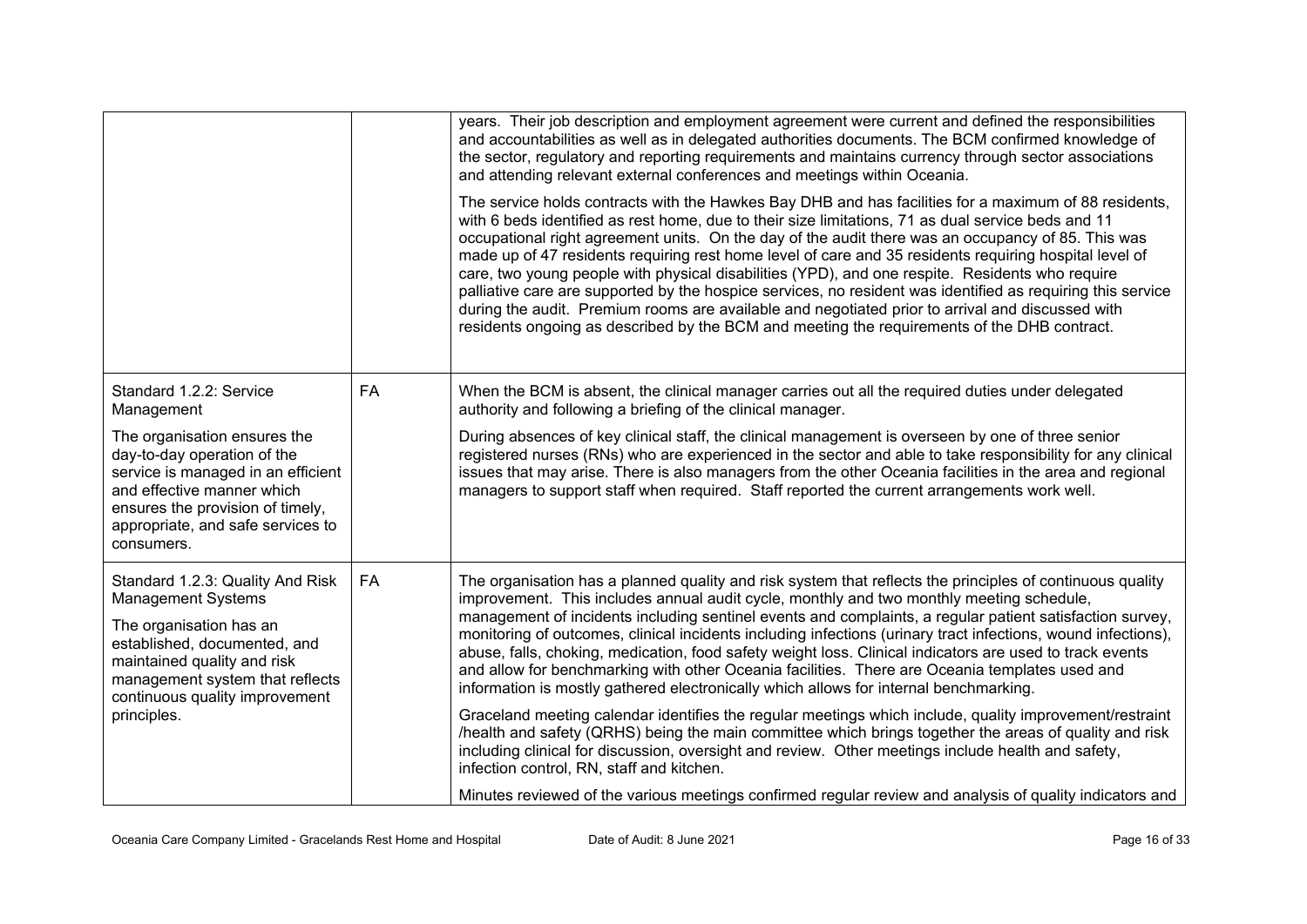|                                                                                                                                                                                   |    | that related information is reported and discussed with relevant corrective actions being identified and<br>implemented then signed of when completed. Staff reported their involvement in quality and risk<br>management activities through being representatives on meetings such as health and safety and<br>undertaking projects, example given related to individualization of the use of slings on hoists.                                                                                                                                                                                                                                                                                                                                                                                                                     |
|-----------------------------------------------------------------------------------------------------------------------------------------------------------------------------------|----|--------------------------------------------------------------------------------------------------------------------------------------------------------------------------------------------------------------------------------------------------------------------------------------------------------------------------------------------------------------------------------------------------------------------------------------------------------------------------------------------------------------------------------------------------------------------------------------------------------------------------------------------------------------------------------------------------------------------------------------------------------------------------------------------------------------------------------------|
|                                                                                                                                                                                   |    | Oceania Healthcare undertake an electronic resident and family satisfaction surveys, six monthly, this<br>allows for benchmarking with other facilities by the organisation. New resident's relatives, are contacted<br>after six weeks to seek feedback. Two examples of this showed that there was a high degree of<br>satisfaction with the admission process and that their relatives were settling in well. The most recent<br>resident/family member survey showed 75 surveys were sent out with 38 respondents. A high degree of<br>strongly agree and agree were recorded for all areas. The BCM stated Gracelands results showed a<br>consistent rating, where areas of concern were identified corrective actions were taken. The results are<br>presented at the residents meeting and this was confirmed in the minutes. |
|                                                                                                                                                                                   |    | Gracelands use the Oceania policy documents and the BSM manager stated they had no facility specific<br>policies. These were observed to cover all necessary aspects of the service and contractual<br>requirements, residents needs such as YPD and including reference to the interRAI Long Term Care<br>Facility (LTCF) assessment tool and process. Policies are based on best practice and were current.<br>The document control system ensures a systematic and regular review process, referencing of relevant<br>sources, approval, distribution and removal of obsolete documents.                                                                                                                                                                                                                                          |
|                                                                                                                                                                                   |    | Oceania has an organisational risk register, which the BCM would feed into when required. They<br>described the processes for the identification, monitoring, review and reporting of risks and development<br>of mitigation strategies. The organisation is familiar with the Health and Safety at Work Act (2015) and a<br>new organisation wide health and safety manager has been appointed and is undertaking a review of<br>the present systems. The maintenance person who chairs the health and safety committee, has<br>undertaken appropriate training (Level 2), they described the process for identification of risks to add to<br>the facility hazard register. This was sighted as current, reviewed and being added to as required.                                                                                  |
| Standard 1.2.4: Adverse Event<br>Reporting                                                                                                                                        | FA | Staff document adverse and near miss events electronically as part of the electronic record<br>management 'log an incident' system. The BCM stated they receive approximately 60 logged incidents                                                                                                                                                                                                                                                                                                                                                                                                                                                                                                                                                                                                                                    |
| All adverse, unplanned, or<br>untoward events are<br>systematically recorded by the<br>service and reported to affected<br>consumers and where<br>appropriate their family/whanau |    | a month. There is also a Hazard Reporting form which are used to identify and eliminate hazards. This<br>then sends an automatic email alert to the relevant managers. This process was sighed and a sample<br>of incidents reviewed showed these were fully completed, incidents were investigated, action plans<br>developed and actions followed-up in a timely manner. The system allows for collection of events<br>related to a list of clinical indicators to be collated, analysed and available to manager within the<br>organisation. Reports sighted showed the ability to benchmark with other facilities.                                                                                                                                                                                                               |
|                                                                                                                                                                                   |    | The BCM is aware of the process for essential notification reporting requirements, including for pressure                                                                                                                                                                                                                                                                                                                                                                                                                                                                                                                                                                                                                                                                                                                            |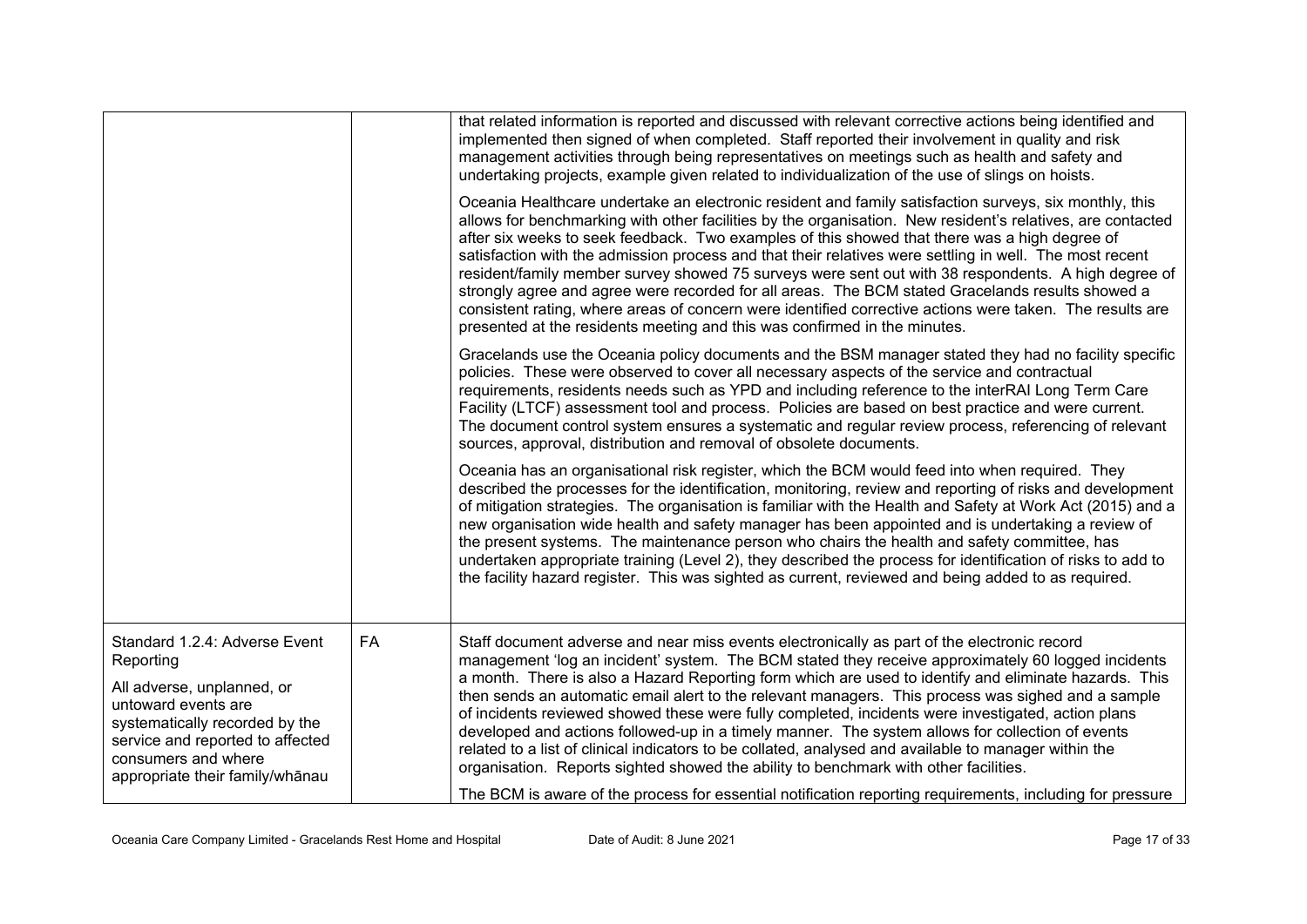| of choice in an open manner.                                                                                                                                                    |           | injuries. They advised there have been no notifications of significant events made to the Ministry of<br>Health, since the previous audit.                                                                                                                                                                                                                                                                                                                                                                                                                                                                                                                                                                                                                                                                                                                                                                                                                                                                                                                                                                                                |
|---------------------------------------------------------------------------------------------------------------------------------------------------------------------------------|-----------|-------------------------------------------------------------------------------------------------------------------------------------------------------------------------------------------------------------------------------------------------------------------------------------------------------------------------------------------------------------------------------------------------------------------------------------------------------------------------------------------------------------------------------------------------------------------------------------------------------------------------------------------------------------------------------------------------------------------------------------------------------------------------------------------------------------------------------------------------------------------------------------------------------------------------------------------------------------------------------------------------------------------------------------------------------------------------------------------------------------------------------------------|
| Standard 1.2.7: Human<br>Resource Management<br>Human resource management<br>processes are conducted in<br>accordance with good                                                 | <b>FA</b> | Oceania Healthcare staffing policy details a process based on current good human resources<br>management practice and relevant legislation. The recruitment process includes visa checks, referee<br>checks, police vetting and validation of qualifications and practising certificates (APCs), where required.<br>A sample of 14 staff records (3RNs, 1 EN, care manager, 8 care assistants and kitchen staff) reviewed<br>confirmed the organisation's policies are being consistently implemented and records are maintained.                                                                                                                                                                                                                                                                                                                                                                                                                                                                                                                                                                                                         |
| employment practice and meet<br>the requirements of legislation.                                                                                                                |           | All health professionals (RNs, EN, podiatrists, GPs, physiotherapist, diversional therapist, dietitian, and<br>pharmacists) had a current APC.                                                                                                                                                                                                                                                                                                                                                                                                                                                                                                                                                                                                                                                                                                                                                                                                                                                                                                                                                                                            |
|                                                                                                                                                                                 |           | Staff orientation includes all necessary components relevant to the role and contract requirements. Staff<br>reported, being buddied and that the orientation process prepared them well for their role. Staff records<br>reviewed showed documentation of completed orientation.                                                                                                                                                                                                                                                                                                                                                                                                                                                                                                                                                                                                                                                                                                                                                                                                                                                         |
|                                                                                                                                                                                 |           | Continuing education is planned on an ongoing basis, with reviews and additions based on identified<br>areas of need. Mandatory training requirements including competencies for RNs are determined and<br>annual RN study day to cover required areas. RN training included first aid certification and medication<br>competencies with other age specific areas covered. The BCM provided evidence of care staff<br>completion or commenced a New Zealand Qualification Authority education. Number provided were 10<br>at Level four, 16 at Level three. There has been difficulty getting a local assessor and Covid-19 has<br>impacted on training. A clinical improvement initiative project commenced last year has seen a RN<br>trained as an assessor, with 40 percent of health care assistants commencing the training. The RN is<br>overseeing the Oceania training (GEM program), every two months to ensure training needs are met<br>against the DHB contract. There are sufficient trained and competent registered nurses who are<br>maintaining their annual competency requirements to undertake interRAI assessments. |
|                                                                                                                                                                                 |           | Staff training records reviewed confirmed completion of the required training and completion of annual<br>performance appraisals.                                                                                                                                                                                                                                                                                                                                                                                                                                                                                                                                                                                                                                                                                                                                                                                                                                                                                                                                                                                                         |
| Standard 1.2.8: Service Provider<br>Availability<br>Consumers receive timely,<br>appropriate, and safe service<br>from suitably qualified/skilled<br>and/or experienced service | <b>FA</b> | The Oceania Healthcare staffing policy documents the process for determining staffing levels and skill<br>mixes to provide safe service delivery, 24 hours a day, seven days a week (24/7). Four rosters were<br>reviewed with the clinical manager demonstrated how the facility adjusts staffing to deal with sickness<br>and leave. The clinical lead described the process to meet the changing needs of residents. The BCM,<br>the clinical manager or a senior RN are on call after hours. Staff reporting that good access to advice is<br>available when needed. Care staff reported there were adequate staff available to complete the work                                                                                                                                                                                                                                                                                                                                                                                                                                                                                     |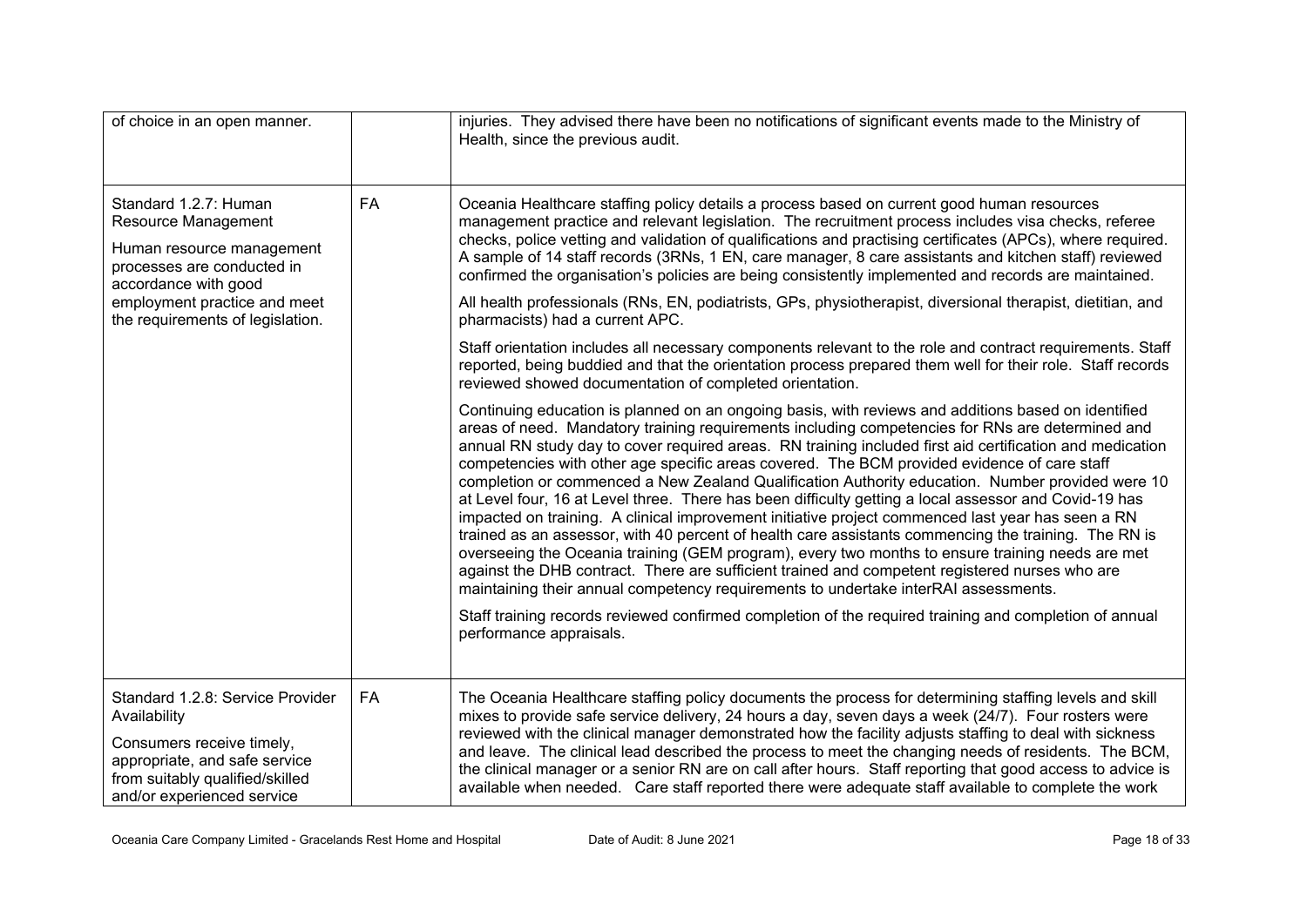| providers.                                                                                                                                                                                                           |           | allocated to them. Residents and family interviewed supported this. All RNs and some health care<br>assistance have a current first aid certificate and there is 24/7 RN coverage in the hospital.                                                                                                                                                                                                                                                                                                                                                                                                                                                                                                                                                                                                                                                                                                                                                                                                                                                                                                           |
|----------------------------------------------------------------------------------------------------------------------------------------------------------------------------------------------------------------------|-----------|--------------------------------------------------------------------------------------------------------------------------------------------------------------------------------------------------------------------------------------------------------------------------------------------------------------------------------------------------------------------------------------------------------------------------------------------------------------------------------------------------------------------------------------------------------------------------------------------------------------------------------------------------------------------------------------------------------------------------------------------------------------------------------------------------------------------------------------------------------------------------------------------------------------------------------------------------------------------------------------------------------------------------------------------------------------------------------------------------------------|
| Standard 1.2.9: Consumer<br>Information Management<br>Systems<br>Consumer information is uniquely<br>identifiable, accurately recorded,<br>current, confidential, and<br>accessible when required.                   | FA        | The resident's name, date of birth and National Health Index (NHI) number are used on labels as the<br>unique identifier on all residents' information sighted. All necessary demographic, personal, clinical and<br>health information was fully completed in the residents' files sampled for review. Clinical notes were<br>current and integrated with GP and allied health service provider notes. Records were electronic and<br>legible with the name and designation of the person making the entry identifiable.<br>Archived records are held securely off site and are readily retrievable using a cataloguing system.<br>Residents' files are held for the required period before being destroyed. No personal or private resident<br>information was on public display during the audit.<br>Electronic resident records are stored in a secure portal.                                                                                                                                                                                                                                           |
| Standard 1.3.1: Entry To<br><b>Services</b><br>Consumers' entry into services is<br>facilitated in a competent,<br>equitable, timely, and respectful<br>manner, when their need for<br>services has been identified. | <b>FA</b> | Residents are admitted to Gracelands when they have been assessed by the local Needs Assessment<br>and Service Coordination (NASC) Service as requiring the level of care provided by Gracelands.<br>Prospective residents and/or their families are encouraged to visit the facility prior to admission and<br>meet with the business care manager (BCM) or the clinical manager (CM). They are also provided with<br>written information about the service and the admission process.<br>Residents and/or family members of residents, when interviewed stated they were satisfied with the<br>admission process and the information that had been made available to them on admission. Files<br>reviewed contained completed demographic detail, assessments, and signed admission agreements in<br>accordance with contractual requirements.<br>Six weeks following admission to Gracelands a person from the organisations head office follows up with<br>the resident or their family member, by a phone call, to ensure they are happy with the admission<br>process and the services being provided. |
| Standard 1.3.10: Transition, Exit,<br>Discharge, Or Transfer<br>Consumers experience a<br>planned and coordinated<br>transition, exit, discharge, or                                                                 | <b>FA</b> | Exit, discharge, or transfer is managed in a planned and co-ordinated manner, with an escort as<br>appropriate. The service uses the Oceania Healthcare's electronic transfer documentation. This<br>captures the required information to facilitate transfer of residents to and from acute care services. There<br>is open communication between all services, the resident, and the family. At the time of transition<br>between services, appropriate information, including medication records and the care plan is provided                                                                                                                                                                                                                                                                                                                                                                                                                                                                                                                                                                            |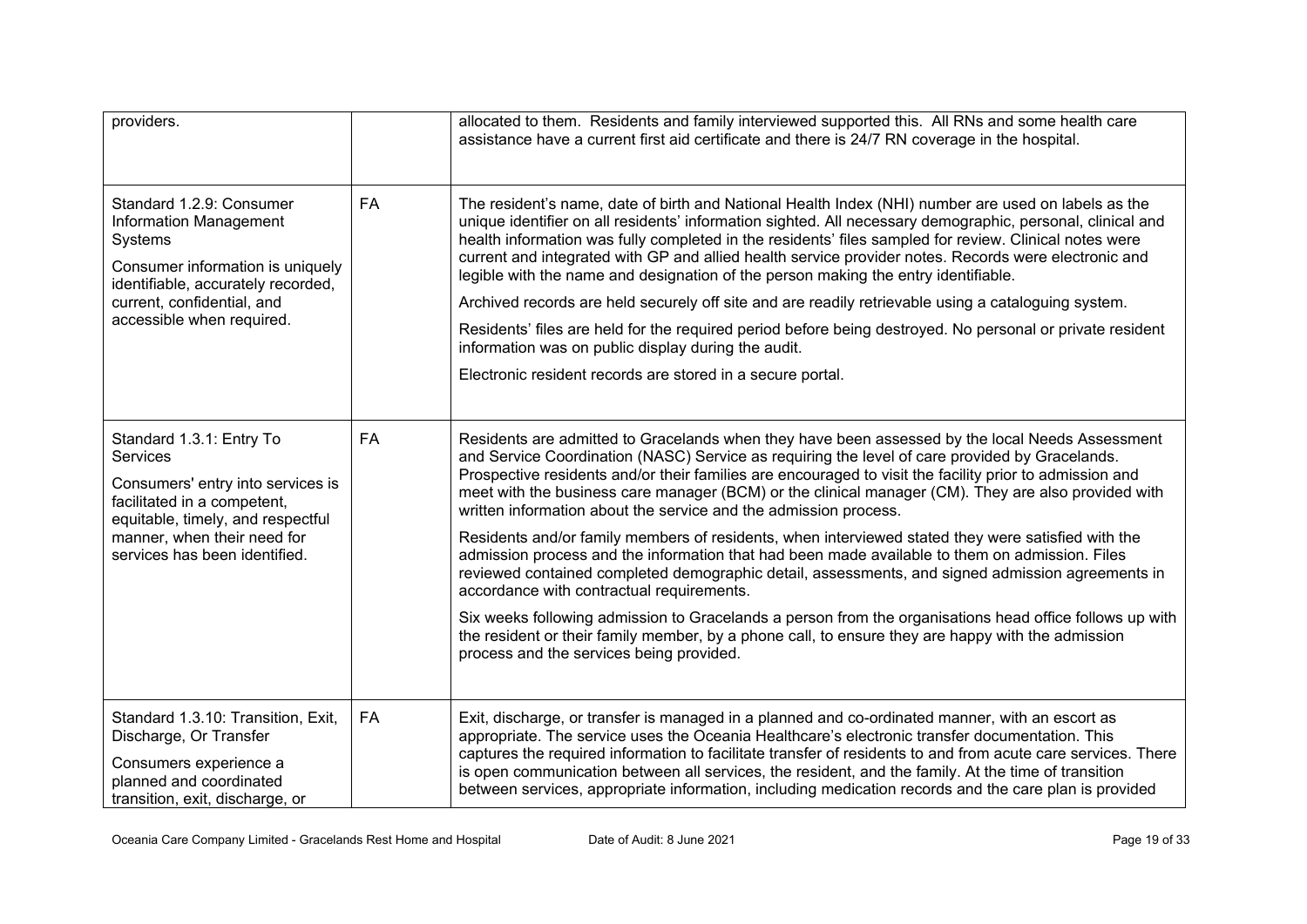| transfer from services.                                                                                                                |    | for the ongoing management of the resident. All referrals are documented in the progress notes.                                                                                                                                                                                                                                                                         |
|----------------------------------------------------------------------------------------------------------------------------------------|----|-------------------------------------------------------------------------------------------------------------------------------------------------------------------------------------------------------------------------------------------------------------------------------------------------------------------------------------------------------------------------|
| Standard 1.3.12: Medicine<br>Management                                                                                                | FA | The medication management policy is current and identifies all aspects of medicine management in line<br>with the Medicines Care Guide for Residential Aged Care.                                                                                                                                                                                                       |
| Consumers receive medicines in<br>a safe and timely manner that<br>complies with current legislative<br>requirements and safe practice |    | A safe system for medicine management using an electronic system was observed on the day of audit.<br>The staff member observed demonstrated good knowledge and had a clear understanding of their roles<br>and responsibilities related to each stage of medicine management. All staff who administer medicines<br>are competent to perform the function they manage. |
| guidelines.                                                                                                                            |    | Medications are supplied to the facility in a pre-packaged format from a contracted pharmacy. These<br>medications are checked by a RN against the prescription. All medications sighted were within current<br>use by dates. Clinical pharmacist input is provided on request.                                                                                         |
|                                                                                                                                        |    | Controlled drugs are stored securely in accordance with requirements. Controlled drugs are checked by<br>two staff for accuracy in administration. The controlled drug register provided evidence of weekly and<br>six-monthly stock checks and accurate entries.                                                                                                       |
|                                                                                                                                        |    | The records of temperatures for the medicine fridge and the medication room reviewed were within the<br>recommended range.                                                                                                                                                                                                                                              |
|                                                                                                                                        |    | Good prescribing practices noted include the prescriber's signature and date recorded on the<br>commencement and discontinuation of medicines and all requirements for pro re nata (PRN) medicines<br>met. The required three-monthly GP review is consistently recorded on the electronic medicine chart.                                                              |
|                                                                                                                                        |    | There was one resident at Gracelands who self-administers an inhaler medications at the time of audit.<br>Appropriate processes are in place to ensure this is managed in a safe manner.                                                                                                                                                                                |
|                                                                                                                                        |    | Medication errors are reported to the RN and CM and recorded on an accident/incident form. The<br>resident and/or the designated representative are advised. There is a process for comprehensive<br>analysis of any medication errors, and compliance with this process was verified.                                                                                  |
|                                                                                                                                        |    | Standing orders are not used at Gracelands.                                                                                                                                                                                                                                                                                                                             |
| Standard 1.3.13: Nutrition, Safe<br>Food, And Fluid Management<br>A consumer's individual food,                                        | FA | The food service at Gracelands is provided on site by a cook. The winter menu was revised in March<br>2021 based on feedback from residents and regional cluster meetings, against Dieticians New Zealand<br>food services and the results of a nutrition audit 2020. The menu complies with the MOH nutritional                                                        |
| fluids and nutritional needs are<br>met where this service is a                                                                        |    | guidelines for older people, and the International Dysphagia Diet standardisation initiative.<br>An updated food control plan is in place at Gracelands, issued by the Ministry of Primary Industries                                                                                                                                                                   |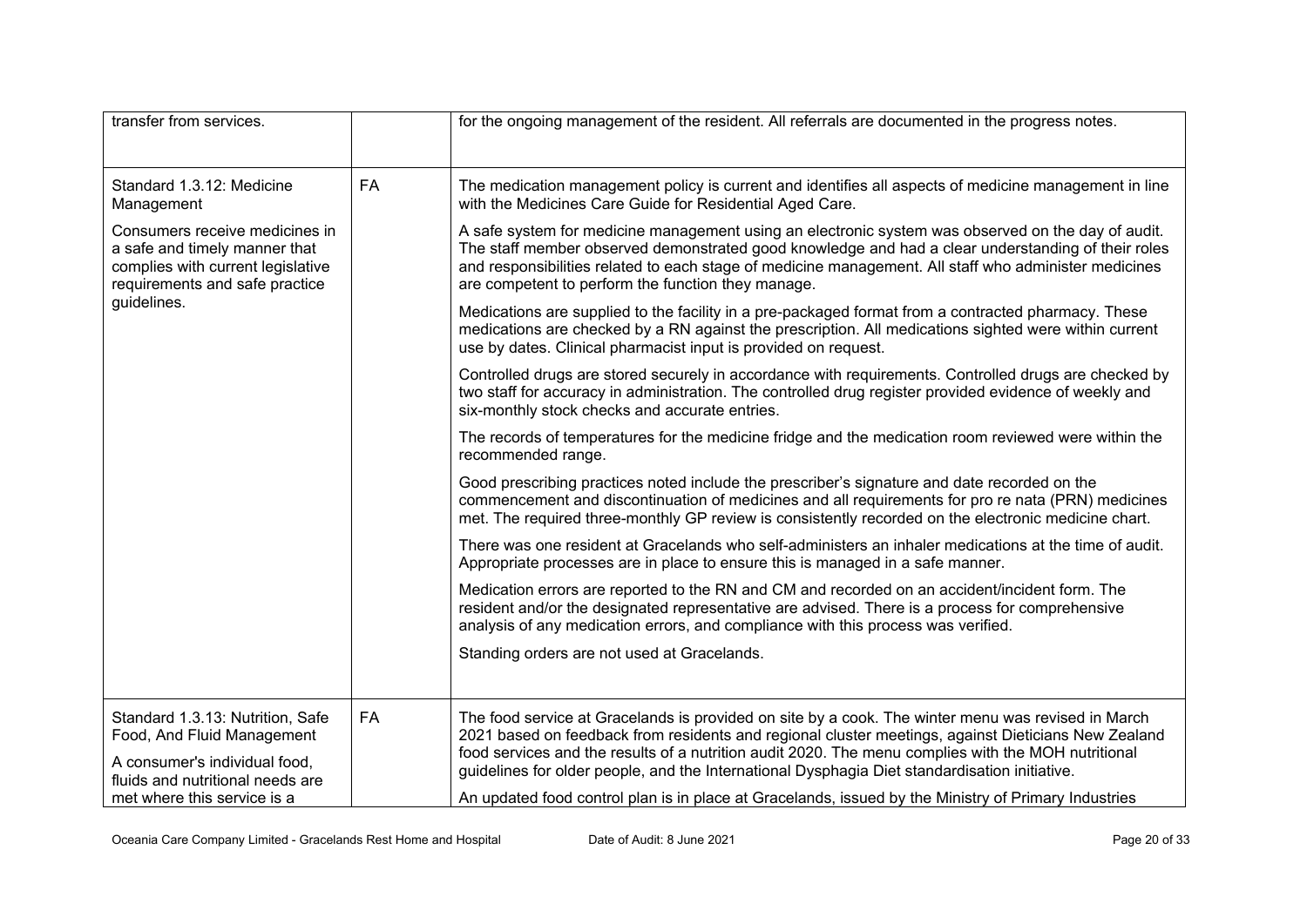| component of service delivery.                                                                                                                                                   |    | (MPI) and has an expiry date of 28 March 2022.                                                                                                                                                                                                                                                                                                                                                                                                                                                       |
|----------------------------------------------------------------------------------------------------------------------------------------------------------------------------------|----|------------------------------------------------------------------------------------------------------------------------------------------------------------------------------------------------------------------------------------------------------------------------------------------------------------------------------------------------------------------------------------------------------------------------------------------------------------------------------------------------------|
|                                                                                                                                                                                  |    | A verification audit of the food control plan took place on day two of this audit, 9 June 2021. All areas<br>were fully attained with no areas requiring corrective action.                                                                                                                                                                                                                                                                                                                          |
|                                                                                                                                                                                  |    | All aspects of food procurement, production, preparation, storage, transportation, delivery, and disposal<br>comply with current legislation and guidelines. Food temperatures, including for high-risk items, are<br>monitored appropriately, and recorded as part of the plan. The cook has undertaken a safe food<br>handling qualification, with kitchen assistants completing relevant food handling training.                                                                                  |
|                                                                                                                                                                                  |    | A nutritional assessment is undertaken for each resident on admission to the facility and a dietary profile<br>developed. The personal food preferences, any special diets and modified texture requirements are<br>made known to kitchen staff and accommodated in the daily meal plan. Special equipment, to meet<br>resident's nutritional needs, is available.                                                                                                                                   |
|                                                                                                                                                                                  |    | Evidence of resident satisfaction with meals is verified by resident and family interviews, satisfaction<br>surveys and resident meeting minutes. Residents were seen to be given time to eat their meal in an<br>unhurried fashion and those requiring assistance had this provided. There are sufficient staff on duty in<br>the dining rooms at mealtimes to ensure appropriate assistance is available to residents as needed.                                                                   |
|                                                                                                                                                                                  |    | A signed MPI agreement with an external provider for food waste to be collected and used to feed pigs,<br>is sighted.                                                                                                                                                                                                                                                                                                                                                                                |
| Standard 1.3.2: Declining<br>Referral/Entry To Services                                                                                                                          | FA | If a referral is received, but the prospective resident does not meet the entry criteria or there is currently<br>no vacancy, the local NASC is advised to ensure the prospective resident and family are supported to                                                                                                                                                                                                                                                                               |
| Where referral/entry to the<br>service is declined, the<br>immediate risk to the consumer<br>and/or their family/whānau is<br>managed by the organisation,<br>where appropriate. |    | find an appropriate care alternative. If the needs of a resident change and they are no longer suitable for<br>the services offered, a referral for reassessment to the NASC is made and a new placement found, in<br>consultation with the resident and whānau/family. Examples of this occurring were discussed with the<br>CM. There is a clause in the access agreement related to when a resident's placement can be<br>terminated.                                                             |
| Standard 1.3.4: Assessment                                                                                                                                                       | FA | On the day of admission to Gracelands residents are assessed by an RN, using a range of nursing                                                                                                                                                                                                                                                                                                                                                                                                      |
| Consumers' needs, support<br>requirements, and preferences<br>are gathered and recorded in a<br>timely manner.                                                                   |    | assessment tools such as pain scale, falls risk, skin integrity, nutritional screening, and depression scale<br>to identify any deficits and to inform care planning. Within three weeks of admission residents are<br>reassessed using the interRAI assessment tool, to inform long term care planning. Reassessment using<br>the interRAI assessment tool, in conjunction with additional assessment data, occurs every six months<br>or more frequently as residents changing conditions require. |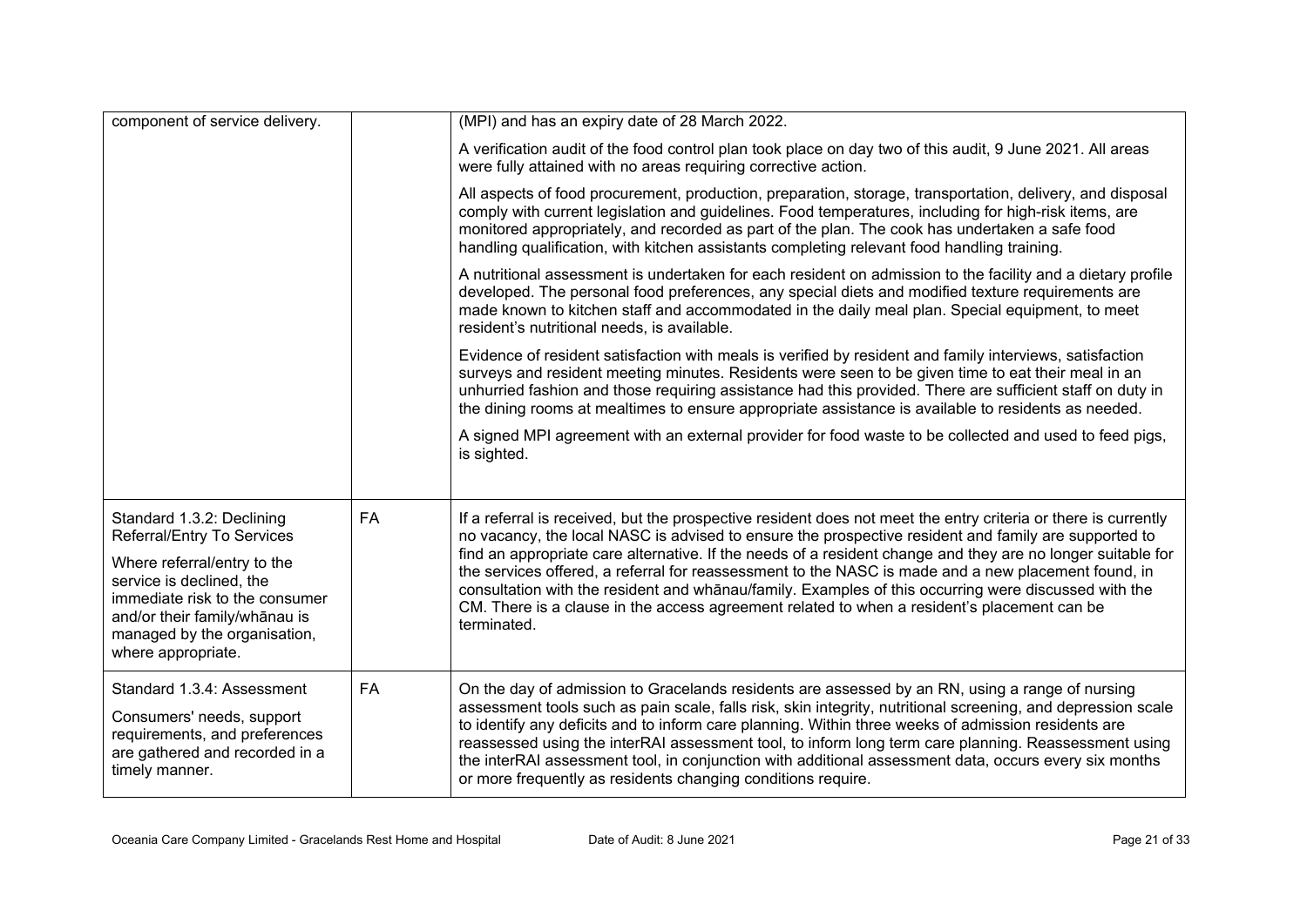|                                                                                                                                                                                                                         |           | In all files reviewed initial assessments are completed as per the policy and within 24 hours of<br>admission. InterRAI assessments are completed within three weeks of admission and at least six<br>monthly unless the resident's condition changes. Interviews, documentation, and observation verifies the<br>RNs are familiar with requirement for reassessment of a resident using the interRAI assessment tool<br>when a resident has increasing or changing need levels.<br>All residents have current interRAI assessments completed by twelve trained interRAI assessors<br>(including the CM) on site. InterRAI assessments are used to inform the care plan.                                                                                                                              |
|-------------------------------------------------------------------------------------------------------------------------------------------------------------------------------------------------------------------------|-----------|-------------------------------------------------------------------------------------------------------------------------------------------------------------------------------------------------------------------------------------------------------------------------------------------------------------------------------------------------------------------------------------------------------------------------------------------------------------------------------------------------------------------------------------------------------------------------------------------------------------------------------------------------------------------------------------------------------------------------------------------------------------------------------------------------------|
| Standard 1.3.5: Planning<br>Consumers' service delivery<br>plans are consumer focused,<br>integrated, and promote<br>continuity of service delivery.                                                                    | <b>FA</b> | Care plans reviewed reflected the support needs of the residents, and the outcomes of the integrated<br>assessment process and other relevant clinical information. In particular, the needs identified by the<br>interRAI assessments are reflected in the care plans reviewed.<br>Care plans evidenced service integration with progress notes, activities notes, medical and allied health<br>professional's notations clearly written, informative and relevant. Any change in care required was<br>documented and verbally passed on to relevant staff. Residents and families reported participation in the<br>development and ongoing evaluation of care plans.                                                                                                                                |
| Standard 1.3.6: Service<br>Delivery/Interventions<br>Consumers receive adequate<br>and appropriate services in order<br>to meet their assessed needs<br>and desired outcomes.                                           | <b>FA</b> | Documentation, observations, and interviews verified the provision of care provided to residents of<br>Gracelands was consistent with their needs, goals, and the plan of care. The attention to meeting a<br>diverse range of resident's individualised needs was evident in all areas of service provision. The GP<br>interviewed, verified that medical input is sought in a timely manner, that medical orders are followed,<br>and care is of a high standard. Care staff confirmed that care was provided as outlined in the<br>documentation. A range of equipment and resources was available, suited to the level of care provided<br>and in accordance with the residents' needs. The physiotherapist reported any request for additional<br>equipment is responded to promptly by the BCM. |
| Standard 1.3.7: Planned<br><b>Activities</b><br>Where specified as part of the<br>service delivery plan for a<br>consumer, activity requirements<br>are appropriate to their needs,<br>age, culture, and the setting of | <b>FA</b> | The activities programme at Graceland is provided by a trained diversional therapist, an activities<br>assistant and a physiotherapy assistant six days a week.<br>A social assessment and history is undertaken on admission to ascertain residents' needs, interests,<br>abilities, and social requirements. A lifestyle profile is created entitled 'About Me' and includes residents<br>present needs, goals and aspirations. Activities assessments are regularly reviewed to help formulate an<br>activities programme that is meaningful to the residents. The resident's activity needs are evaluated<br>regularly and as part of the formal six monthly care plan review.                                                                                                                    |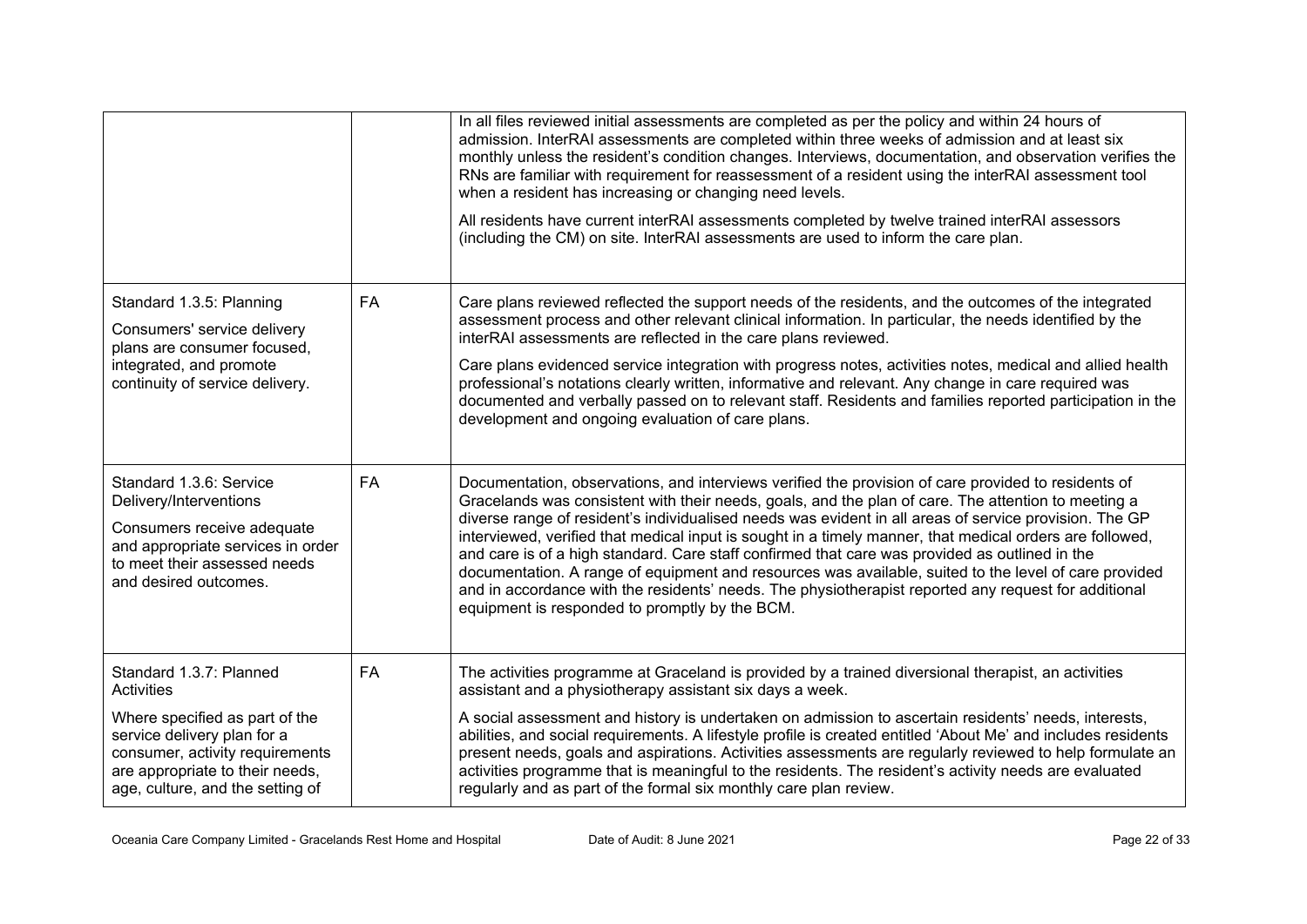| the service.                                                                                                                                                        |    | The planned monthly activities programme sighted matches the skills, likes, dislikes and interests<br>identified in assessment data. Activities reflected residents' goals, ordinary patterns of life and include<br>normal community activities. Individual, group activities and regular events are offered. Examples<br>included 'move and groove', visiting entertainers, quiz sessions, housie, men and womens group<br>activities and daily news updates. A 'Get Active' programme is run by the physiotherapist assistant<br>Tuesday, Friday and Saturday. The activities programme is discussed at the bi-monthly residents'<br>meetings. The meeting is run by the diversional therapist, and the BCM attends for a short time to give<br>feedback on any areas of concern or any updates. Minutes of the meetings indicate feedback from<br>residents in regards to activities is sought and responded to at the meeting. Resident and family<br>satisfaction surveys demonstrated a high degree of satisfaction with the activities provided. Residents<br>interviewed confirmed they find the programme meets their needs.<br>A range of activities is provided for residents under sixty five years. Van outings occur three times a<br>week, and include outings to community events or to places the residents have requested to visit. A<br>number of community groups visit Gracelands ie local high school students, the local primary school<br>students and the local kindergarten children.<br>Entertainers visit weekly, and there are frequent walks by residents to the café in the Graceland Village.<br>Special activities for men and woman are provided to address their differing needs identified in the<br>assessment data. |
|---------------------------------------------------------------------------------------------------------------------------------------------------------------------|----|------------------------------------------------------------------------------------------------------------------------------------------------------------------------------------------------------------------------------------------------------------------------------------------------------------------------------------------------------------------------------------------------------------------------------------------------------------------------------------------------------------------------------------------------------------------------------------------------------------------------------------------------------------------------------------------------------------------------------------------------------------------------------------------------------------------------------------------------------------------------------------------------------------------------------------------------------------------------------------------------------------------------------------------------------------------------------------------------------------------------------------------------------------------------------------------------------------------------------------------------------------------------------------------------------------------------------------------------------------------------------------------------------------------------------------------------------------------------------------------------------------------------------------------------------------------------------------------------------------------------------------------------------------------------------------------------------------------------------------------------------------|
| Standard 1.3.8: Evaluation<br>Consumers' service delivery<br>plans are evaluated in a<br>comprehensive and timely<br>manner.                                        | FA | Resident care is evaluated on each shift and reported in the progress notes. If any change is noted, it is<br>reported to the RN.<br>Formal care plan evaluations occur every six months in conjunction with the six-monthly interRAI<br>reassessment or as residents' needs change. Evaluations are documented by the RN. Where progress<br>is different from expected, the service responds by initiating changes to the plan of care. Short-term care<br>plans are implemented for short term problems, ie infections, pain and weight loss. Progress is<br>consistently reviewed and progress evaluated as clinically indicated. Residents and families/whanau<br>interviewed provided examples of involvement in evaluation of progress and any resulting changes.                                                                                                                                                                                                                                                                                                                                                                                                                                                                                                                                                                                                                                                                                                                                                                                                                                                                                                                                                                                    |
| Standard 1.3.9: Referral To<br>Other Health And Disability<br>Services (Internal And External)<br>Consumer support for access or<br>referral to other health and/or | FA | Residents are supported to access or seek referral to other health and/or disability service providers.<br>Although the service has a main medical provider, residents may choose to use another medical<br>practitioner. If the need for other non-urgent services is indicated or requested, the GP or RN sends a<br>referral to seek specialist input. Copies of referrals were sighted in residents' files, including to older<br>persons' mental health services. Referrals are followed up on a regular basis by the CM/RN or the GP.<br>The resident and the family are kept informed of the referral process, as verified by documentation and                                                                                                                                                                                                                                                                                                                                                                                                                                                                                                                                                                                                                                                                                                                                                                                                                                                                                                                                                                                                                                                                                                     |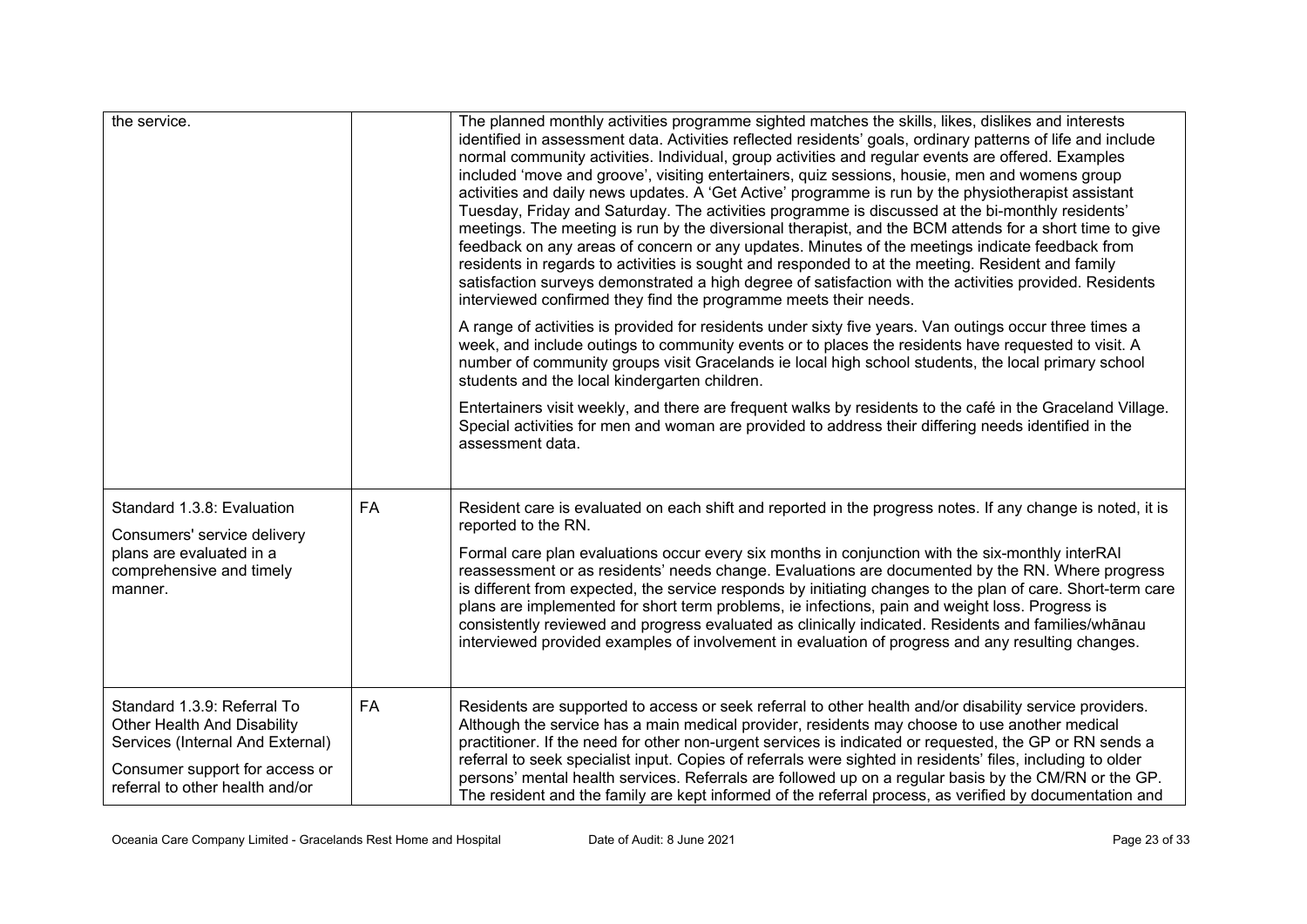| disability service providers is<br>appropriately facilitated, or<br>provided to meet consumer<br>choice/needs.                                                                                                                                                                 |           | interviews. Any acute/urgent referrals are attended to immediately, such as sending the resident to<br>accident and emergency in an ambulance if the circumstances dictate.                                                                                                                                                                                                                                                                                                                                                                                                                                                                                                                                                                                                                                                                                                                                                                                                                                                                                                                                                                                                                                                                                                                                                                                                                                                                                                  |
|--------------------------------------------------------------------------------------------------------------------------------------------------------------------------------------------------------------------------------------------------------------------------------|-----------|------------------------------------------------------------------------------------------------------------------------------------------------------------------------------------------------------------------------------------------------------------------------------------------------------------------------------------------------------------------------------------------------------------------------------------------------------------------------------------------------------------------------------------------------------------------------------------------------------------------------------------------------------------------------------------------------------------------------------------------------------------------------------------------------------------------------------------------------------------------------------------------------------------------------------------------------------------------------------------------------------------------------------------------------------------------------------------------------------------------------------------------------------------------------------------------------------------------------------------------------------------------------------------------------------------------------------------------------------------------------------------------------------------------------------------------------------------------------------|
| Standard 1.4.1: Management Of<br><b>Waste And Hazardous</b><br><b>Substances</b><br>Consumers, visitors, and service<br>providers are protected from<br>harm as a result of exposure to<br>waste, infectious or hazardous<br>substances, generated during<br>service delivery. | <b>FA</b> | Staff follow documented processes for the management of waste and infectious and hazardous<br>substances. Appropriate signage is displayed where necessary. Infectious waste and sharps are<br>collected by an external provider. An external company is contracted to supply and manage all<br>chemicals and cleaning products and they also provide relevant training for staff. Material safety data<br>sheets were available where chemicals are stored, and staff interviewed knew what to do should any<br>chemical spill/event occur.<br>There is provision and availability of protective clothing and equipment, and staff were observed using<br>this.                                                                                                                                                                                                                                                                                                                                                                                                                                                                                                                                                                                                                                                                                                                                                                                                             |
| Standard 1.4.2: Facility<br>Specifications<br>Consumers are provided with an<br>appropriate, accessible physical<br>environment and facilities that<br>are fit for their purpose.                                                                                              | <b>FA</b> | A current building warrant of fitness (expiry date 17 January 2022) was publicly displayed.<br>Appropriate systems are in place to ensure the residents' physical environment and facilities are fit for<br>their purpose and maintained. The testing and tagging of electrical equipment and calibration of bio<br>medical equipment was current (expires November 2022) as confirmed in documentation reviewed,<br>interviews with maintenance personnel and observation of the environment. The environment was<br>hazard free and resident safety was promoted. There is a smoking shed for residents, and an allocated<br>area for staff off site.<br>External areas are safely maintained and were appropriate to the resident group and setting.<br>The facility van is leased and compliance is the responsibility of the leasing company. Compliance is<br>overseen by the BCM and the maintenance person, and checked monthly. The van has an up to date<br>WOF and registration. The hoist in the van is serviced yearly. The village manager ensures all staff<br>driving the van are competent to drive, are competent to use the hoist and have an up to date first aid<br>certificate. A fire extinguisher and first aid kit is sighted in the van.<br>Staff confirmed they know the processes they should follow if any repairs or maintenance are required<br>and that requests are actioned. Residents and family members were happy with the environment. |
| Standard 1.4.3: Toilet, Shower,<br><b>And Bathing Facilities</b>                                                                                                                                                                                                               | <b>FA</b> | There are adequate numbers of accessible bathroom and toilet facilities throughout the facility.<br>Appropriately secured and approved handrails are provided in the toilet/shower areas, and other                                                                                                                                                                                                                                                                                                                                                                                                                                                                                                                                                                                                                                                                                                                                                                                                                                                                                                                                                                                                                                                                                                                                                                                                                                                                          |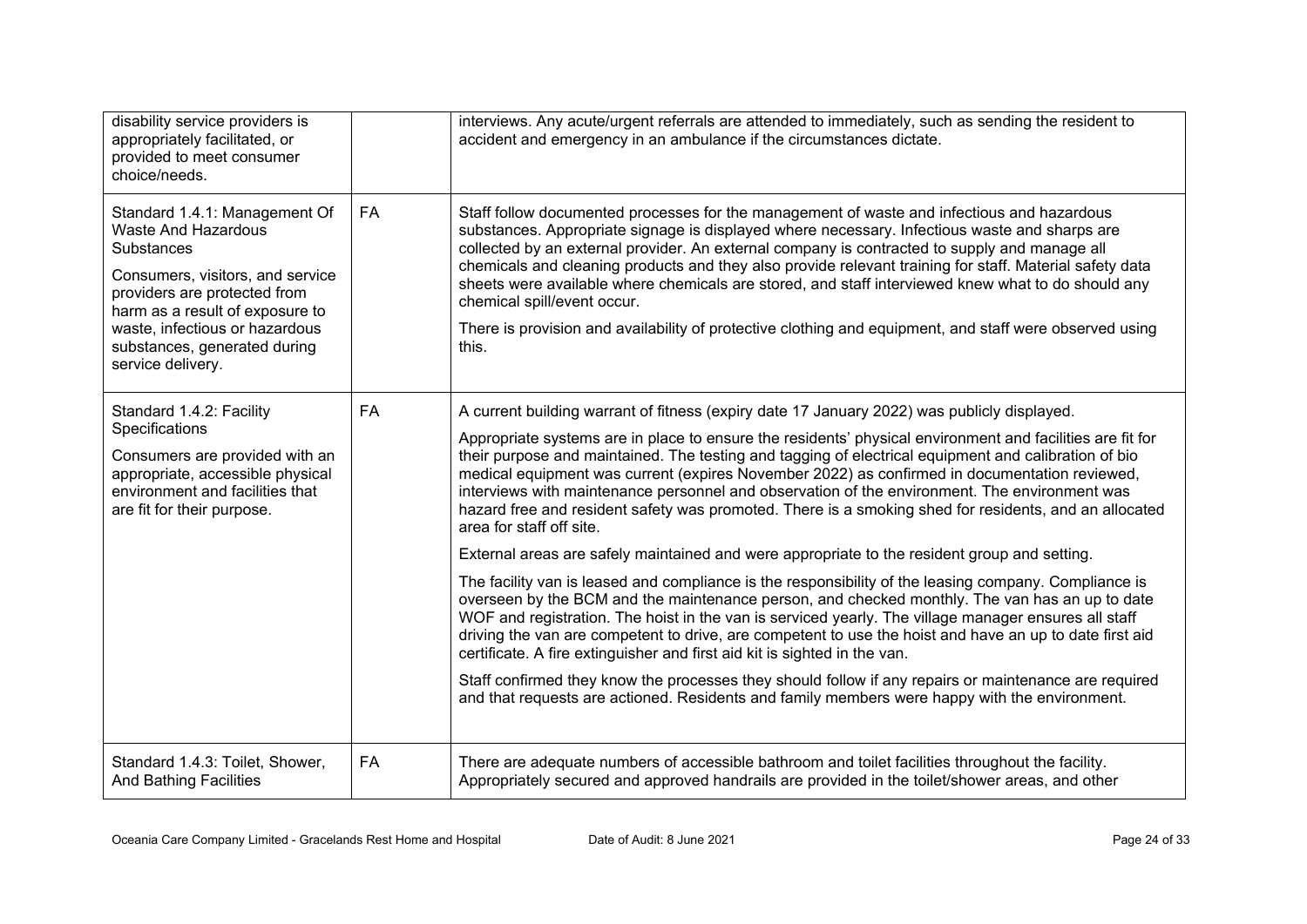| Consumers are provided with<br>adequate toilet/shower/bathing<br>facilities. Consumers are<br>assured privacy when attending<br>to personal hygiene requirements<br>or receiving assistance with<br>personal hygiene requirements.    |           | equipment/accessories are available to promote residents' independence.                                                                                                                                                                                                                                                                                                                                                                                                                                                                                                                                                                                                                                                                                                                                                                                                                                                                                                                                                                                       |
|---------------------------------------------------------------------------------------------------------------------------------------------------------------------------------------------------------------------------------------|-----------|---------------------------------------------------------------------------------------------------------------------------------------------------------------------------------------------------------------------------------------------------------------------------------------------------------------------------------------------------------------------------------------------------------------------------------------------------------------------------------------------------------------------------------------------------------------------------------------------------------------------------------------------------------------------------------------------------------------------------------------------------------------------------------------------------------------------------------------------------------------------------------------------------------------------------------------------------------------------------------------------------------------------------------------------------------------|
| Standard 1.4.4: Personal<br>Space/Bed Areas<br>Consumers are provided with<br>adequate personal space/bed<br>areas appropriate to the<br>consumer group and setting.                                                                  | <b>FA</b> | Adequate personal space is provided to allow residents and staff to move around within their bedrooms<br>safely. All bedrooms provide single accommodation. Rooms are personalised with furnishings, photos<br>and other personal items displayed.<br>There is room to store mobility aids, wheelchairs and mobility scooters. Staff and residents reported the<br>adequacy of bedrooms.                                                                                                                                                                                                                                                                                                                                                                                                                                                                                                                                                                                                                                                                      |
| Standard 1.4.5: Communal Areas<br>For Entertainment, Recreation,<br>And Dining<br>Consumers are provided with<br>safe, adequate, age appropriate,<br>and accessible areas to meet<br>their relaxation, activity, and<br>dining needs. | <b>FA</b> | Communal areas are available for residents to engage in activities. The dining and lounge areas are<br>spacious and enable easy access for residents and staff. Residents can access areas for privacy, if<br>required. Furniture is appropriate to the setting and residents' needs.                                                                                                                                                                                                                                                                                                                                                                                                                                                                                                                                                                                                                                                                                                                                                                         |
| Standard 1.4.6: Cleaning And<br><b>Laundry Services</b><br>Consumers are provided with<br>safe and hygienic cleaning and<br>laundry services appropriate to<br>the setting in which the service is<br>being provided.                 | <b>FA</b> | Laundry is undertaken off site by the Oceania Healthcare's laundry based at another facility. Laundry<br>processes are evidenced to be compliant with the NZ laundry standards. The organisations national<br>laundry manager audits the laundering process every six months. Residents interviewed reported the<br>laundry is managed well and their clothes are returned in a timely manner. A laundry assistant onsite<br>receives, reviews and distributes laundry. They stated there was sufficient laundry for the facility and<br>report any issues to the BCM.<br>There is a small, designated cleaning team who have received appropriate training. These staff<br>undertake the New Zealand Qualifications Authority Certificate in Cleaning (Level 2), as confirmed in<br>interview of cleaning staff and training records. Chemicals were stored in a lockable cupboard and were<br>in appropriately labelled containers. Safety data sheets are available.<br>Cleaning processes are monitored through the internal audit programme, by the BCM. |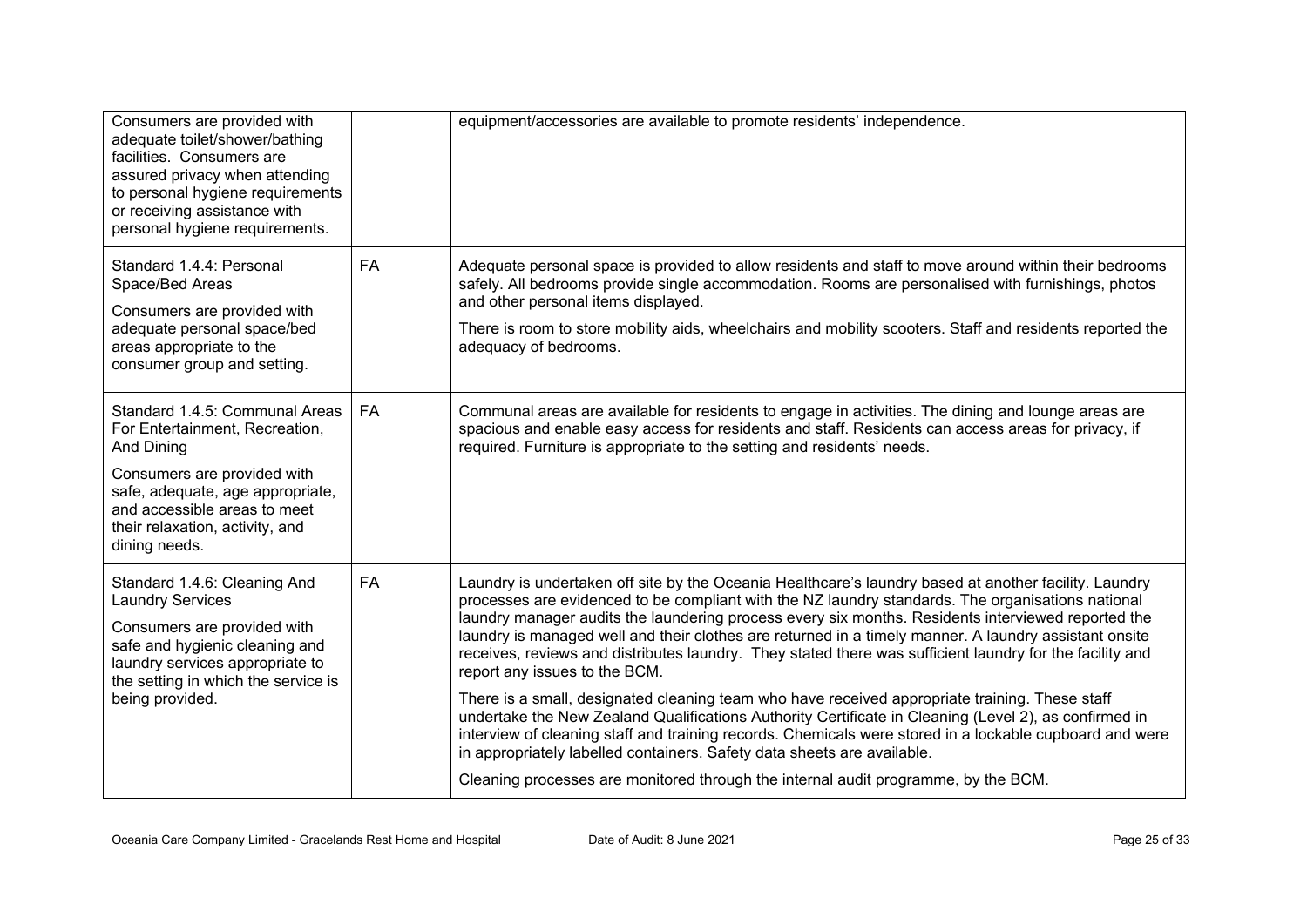| Standard 1.4.7: Essential,<br><b>Emergency, And Security</b><br>Systems                                                                                                                                                      | <b>FA</b> | Policies and guidelines for emergency planning, preparation and response were displayed and known to<br>staff. Disaster and civil defence planning guides direct the facility in their preparation for disasters and<br>described the procedures to be followed in the event of a fire or other emergency.                                                                                                                                                                                                 |
|------------------------------------------------------------------------------------------------------------------------------------------------------------------------------------------------------------------------------|-----------|------------------------------------------------------------------------------------------------------------------------------------------------------------------------------------------------------------------------------------------------------------------------------------------------------------------------------------------------------------------------------------------------------------------------------------------------------------------------------------------------------------|
| Consumers receive an<br>appropriate and timely response<br>during emergency and security<br>situations.                                                                                                                      |           | The current fire evacuation plan was approved by the New Zealand Fire Service on the 21 June 2007. A<br>trial evacuation takes place six-monthly with a copy sent to the New Zealand Fire Service, the most<br>recent being in 23 December 2020. The orientation programme includes fire and security training. Staff<br>confirmed their awareness of the emergency procedures.                                                                                                                            |
|                                                                                                                                                                                                                              |           | Adequate supplies for use in the event of a civil defence emergency, including food, water, blankets,<br>mobile phones, and gas BBQs were sighted and meet the National Emergency Management Agency<br>recommendations for the region. Water storage tanks are located around the complex, and includes the<br>village swimming pool. There is an arrangement with a local hiring company to prioritise Gracelands<br>need if a generator is required. Emergency lighting is regularly tested.             |
|                                                                                                                                                                                                                              |           | Call bells alert staff to residents requiring assistance. There is a monitoring system at Gracelands that<br>records and alerts the appropriate people when bells are not answered in a timely manner. Call system<br>audits are completed on a regular basis and residents and families reported staff respond promptly to<br>call bells.                                                                                                                                                                 |
|                                                                                                                                                                                                                              |           | Appropriate security arrangements are in place. Doors and windows are locked at a predetermined time<br>and alarms are activated if the doors are opened without it being deactivated. Gracelands is in the<br>process of installing security cameras to cover the main entrances of the building.                                                                                                                                                                                                         |
| Standard 1.4.8: Natural Light,<br>Ventilation, And Heating<br>Consumers are provided with<br>adequate natural light, safe<br>ventilation, and an environment<br>that is maintained at a safe and<br>comfortable temperature. | <b>FA</b> | All residents' rooms and communal areas are heated and ventilated appropriately using gas central<br>heating. In the event of disruption in gas supplies, electric oil heaters are available. Rooms have natural<br>light and opening external windows. Most communal areas have doors that open onto outside garden or<br>small patio areas. Areas were warm and well ventilated throughout the audit and residents and families<br>confirmed the facilities are maintained at a comfortable temperature. |
| Standard 3.1: Infection control<br>management<br>There is a managed<br>environment, which minimises                                                                                                                          | <b>FA</b> | Gracelands provides a managed environment that minimises the risk of infection to residents, staff, and<br>visitors by the implementation of an appropriate infection prevention and control (IPC) programme.<br>Infection control management is guided by a comprehensive and current infection control manual,<br>developed at organisational level. The infection control programme and manual are reviewed annually.                                                                                   |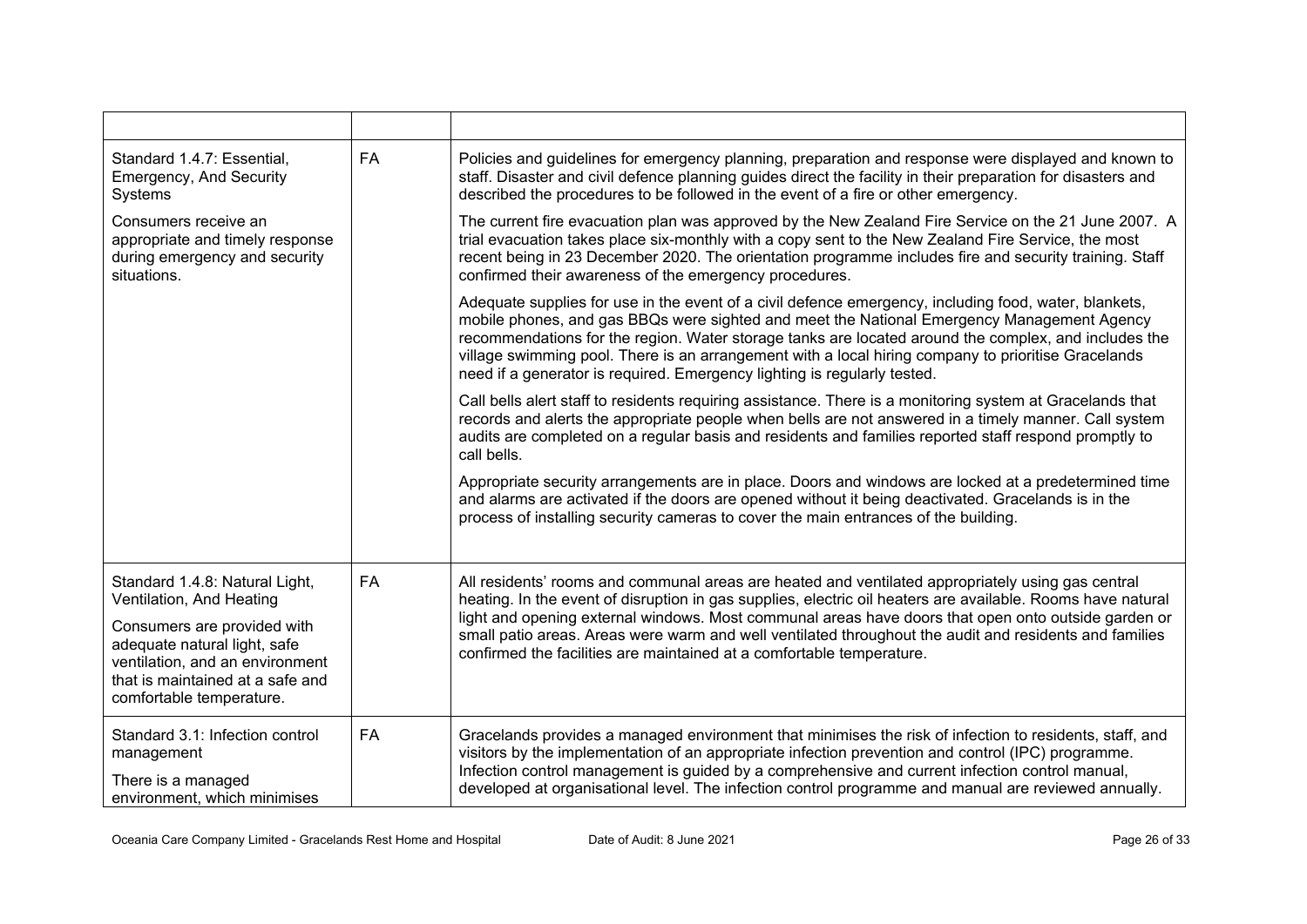| the risk of infection to<br>consumers, service providers,<br>and visitors. This shall be<br>appropriate to the size and scope<br>of the service.                                                                                   |    | The RN with input from the CM is the designated infection control nurse (ICN), whose role and<br>responsibilities are defined in a job description. Infection control matters, including surveillance results,<br>are reported monthly to the CM, and tabled at the quality/risk, staff, infection control and RN meetings.<br>Infection control statistics are entered into Oceania Healthcare's electronic database and benchmarked<br>within the organisation's other facilities. The organisations regional manager is informed of any IPC<br>concern.                                                                                                                                                                                                                                                           |
|------------------------------------------------------------------------------------------------------------------------------------------------------------------------------------------------------------------------------------|----|----------------------------------------------------------------------------------------------------------------------------------------------------------------------------------------------------------------------------------------------------------------------------------------------------------------------------------------------------------------------------------------------------------------------------------------------------------------------------------------------------------------------------------------------------------------------------------------------------------------------------------------------------------------------------------------------------------------------------------------------------------------------------------------------------------------------|
|                                                                                                                                                                                                                                    |    | Signage at the main entrance to the facility requests anyone who is or has been unwell in the past 48<br>hours not to enter the facility. The infection control manual provides guidance for staff about how long<br>they must stay away from work if they have been unwell. Staff interviewed understood these related<br>responsibilities.                                                                                                                                                                                                                                                                                                                                                                                                                                                                         |
|                                                                                                                                                                                                                                    |    | Covid-19 preparedness and process.                                                                                                                                                                                                                                                                                                                                                                                                                                                                                                                                                                                                                                                                                                                                                                                   |
|                                                                                                                                                                                                                                    |    | There are questionnaires at the front entrance to be filled out by all visitors, seeking information<br>regarding any possible exposure to Covid-19. Any "yes" responses are requested not to visit. An<br>Oceania Healthcare Covid-19 management document will guide staff in the required actions needed<br>during a change in alert level. There is sufficient personal protective equipment (PPE) available to<br>manage isolation. Staff Covid-19 testing register is in place, as well as vaccinations for residents and<br>staff in line with the DHB programme. The BCM informs all staff by text message of any urgent actions<br>required at Gracelands. During level 4, family members were kept in touch with Gracelands processes<br>and their family members through emails and texts by an RN weekly. |
| Standard 3.2: Implementing the<br>infection control programme<br>There are adequate human,<br>physical, and information<br>resources to implement the<br>infection control programme and<br>meet the needs of the<br>organisation. | FA | The ICN has appropriate skills, knowledge, and qualifications for the role. The ICN has undertaken on-<br>line training in infection prevention and control and attends bi-monthly study days at HBDHB as verified<br>by interviews and in training records sighted. Well-established local networks with the infection control<br>team at the HBDHB are available and expert advice from Oceania Healthcare's infection control team at<br>their support office. The ICN has access to residents' records and diagnostic results to ensure timely<br>treatment and resolution of any infections.                                                                                                                                                                                                                    |
|                                                                                                                                                                                                                                    |    | The ICN and CM confirmed the availability of resources to support the programme and any outbreak of<br>an infection, in addition to adequate supplies of personal protective equipment (PPE) gear onsite, should<br>it be required.                                                                                                                                                                                                                                                                                                                                                                                                                                                                                                                                                                                  |
|                                                                                                                                                                                                                                    |    | The Covid-19 immunisation programme at Gracelands has just been completed, with all consenting staff<br>and residents now having received both vaccinations.                                                                                                                                                                                                                                                                                                                                                                                                                                                                                                                                                                                                                                                         |
|                                                                                                                                                                                                                                    |    |                                                                                                                                                                                                                                                                                                                                                                                                                                                                                                                                                                                                                                                                                                                                                                                                                      |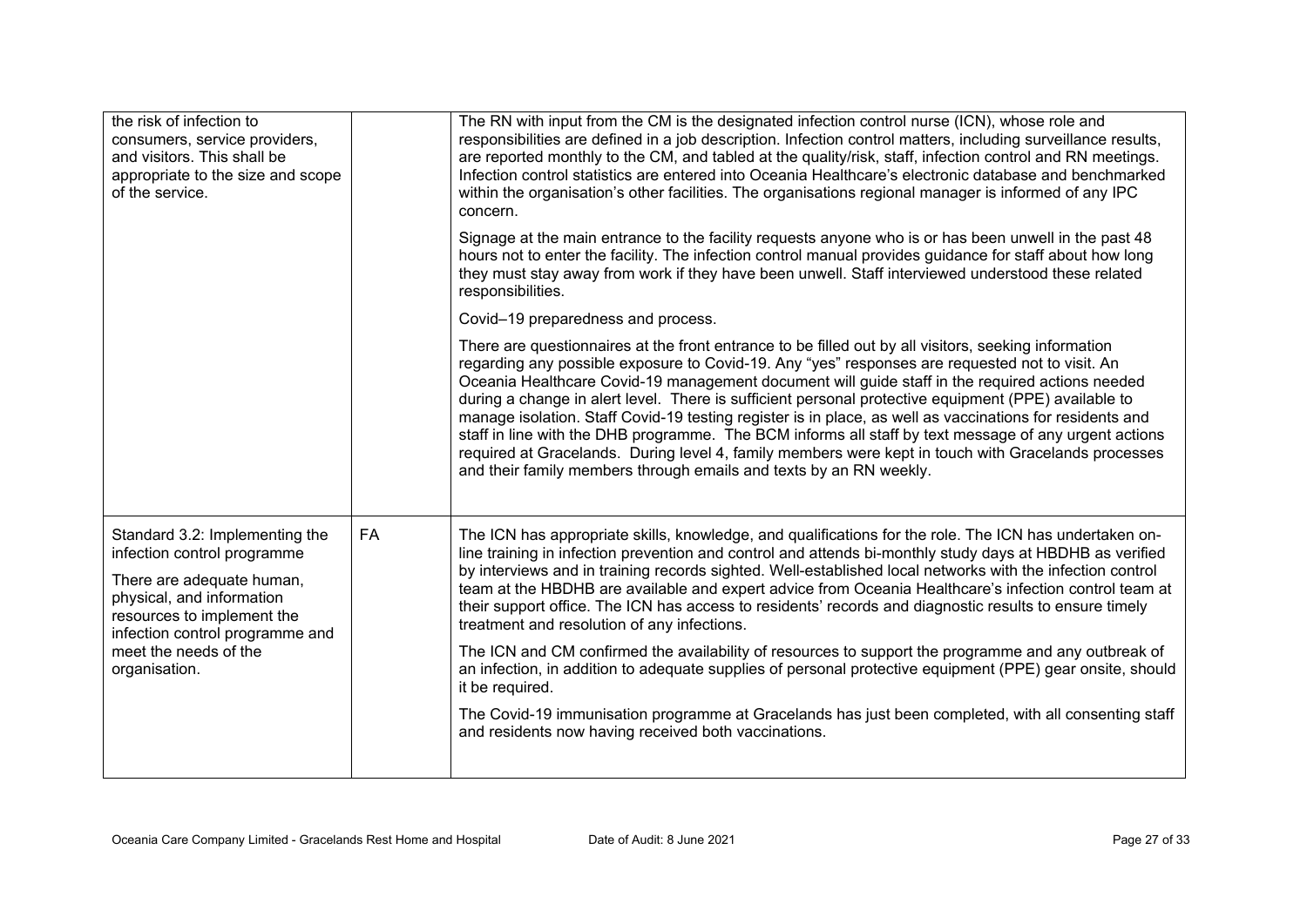| Standard 3.3: Policies and<br>procedures                                                                                                                                                                                                                                                                                                                                   | <b>FA</b> | The IPC policies reflect the requirements of the IPC standard and current accepted good practice.<br>Policies were reviewed within the last year and included appropriate referencing.                                                                                                                                                                                                                                                                                                                                                                                                                                                                                                                                                                            |
|----------------------------------------------------------------------------------------------------------------------------------------------------------------------------------------------------------------------------------------------------------------------------------------------------------------------------------------------------------------------------|-----------|-------------------------------------------------------------------------------------------------------------------------------------------------------------------------------------------------------------------------------------------------------------------------------------------------------------------------------------------------------------------------------------------------------------------------------------------------------------------------------------------------------------------------------------------------------------------------------------------------------------------------------------------------------------------------------------------------------------------------------------------------------------------|
| Documented policies and<br>procedures for the prevention<br>and control of infection reflect<br>current accepted good practice<br>and relevant legislative<br>requirements and are readily<br>available and are implemented in<br>the organisation. These policies<br>and procedures are practical,<br>safe, and appropriate/suitable for<br>the type of service provided. |           | Care delivery, cleaning, laundry, and kitchen staff were observed following organisational policies, such<br>as appropriate use of hand sanitisers, good hand washing technique, and use of disposable aprons and<br>gloves, as was appropriate to the setting. Hand washing and sanitiser dispensers are readily available<br>around the facility. Staff interviewed verified knowledge of infection control policies and practices.                                                                                                                                                                                                                                                                                                                             |
| Standard 3.4: Education<br>The organisation provides<br>relevant education on infection<br>control to all service providers,<br>support staff, and consumers.                                                                                                                                                                                                              | <b>FA</b> | Priorities for staff education are outlined in the infection control programme annual plan. Interviews,<br>observation, and documentation verified staff have received education in IPC at orientation and ongoing<br>yearly education sessions. Education on IPC is provided by the ICN or someone qualified in IPC.<br>Content of the training was documented and evaluated to ensure it was relevant, current, and<br>understood. A record of attendance was maintained. When an infection outbreak or an increase in<br>infection incidence has occurred, there is evidence that additional staff education has been provided in<br>response. An example of this occurred when there was a recent increase in eye infections, in one area<br>of the facility. |
|                                                                                                                                                                                                                                                                                                                                                                            |           | Education has been provided to staff on the use of PPE gear. The HBDHB provided a video for staff to<br>watch prior to practice sessions being held. An annual quiz on staff's knowledge of Covid-19 was<br>undertaken in May 2021, and verifies staff are well informed.                                                                                                                                                                                                                                                                                                                                                                                                                                                                                         |
|                                                                                                                                                                                                                                                                                                                                                                            |           | Education with residents is generally on a one-to-one basis and has included reminders about<br>handwashing, advice about remaining in their room if they are unwell and increasing fluids during hot<br>weather.                                                                                                                                                                                                                                                                                                                                                                                                                                                                                                                                                 |
|                                                                                                                                                                                                                                                                                                                                                                            |           | The ICN has monthly Zoom meetings with the infection control team at support office to be kept up to<br>date with the companies IPC.                                                                                                                                                                                                                                                                                                                                                                                                                                                                                                                                                                                                                              |
| Standard 3.5: Surveillance<br>Surveillance for infection is<br>carried out in accordance with                                                                                                                                                                                                                                                                              | <b>FA</b> | The surveillance of infections undertaken by Gracelands is appropriate to that recommended for long<br>term care facilities, with infection definitions reflecting a focus on symptoms rather than laboratory<br>results. These include urinary tract, soft tissue, fungal, eye, gastro-intestinal, the upper and lower                                                                                                                                                                                                                                                                                                                                                                                                                                           |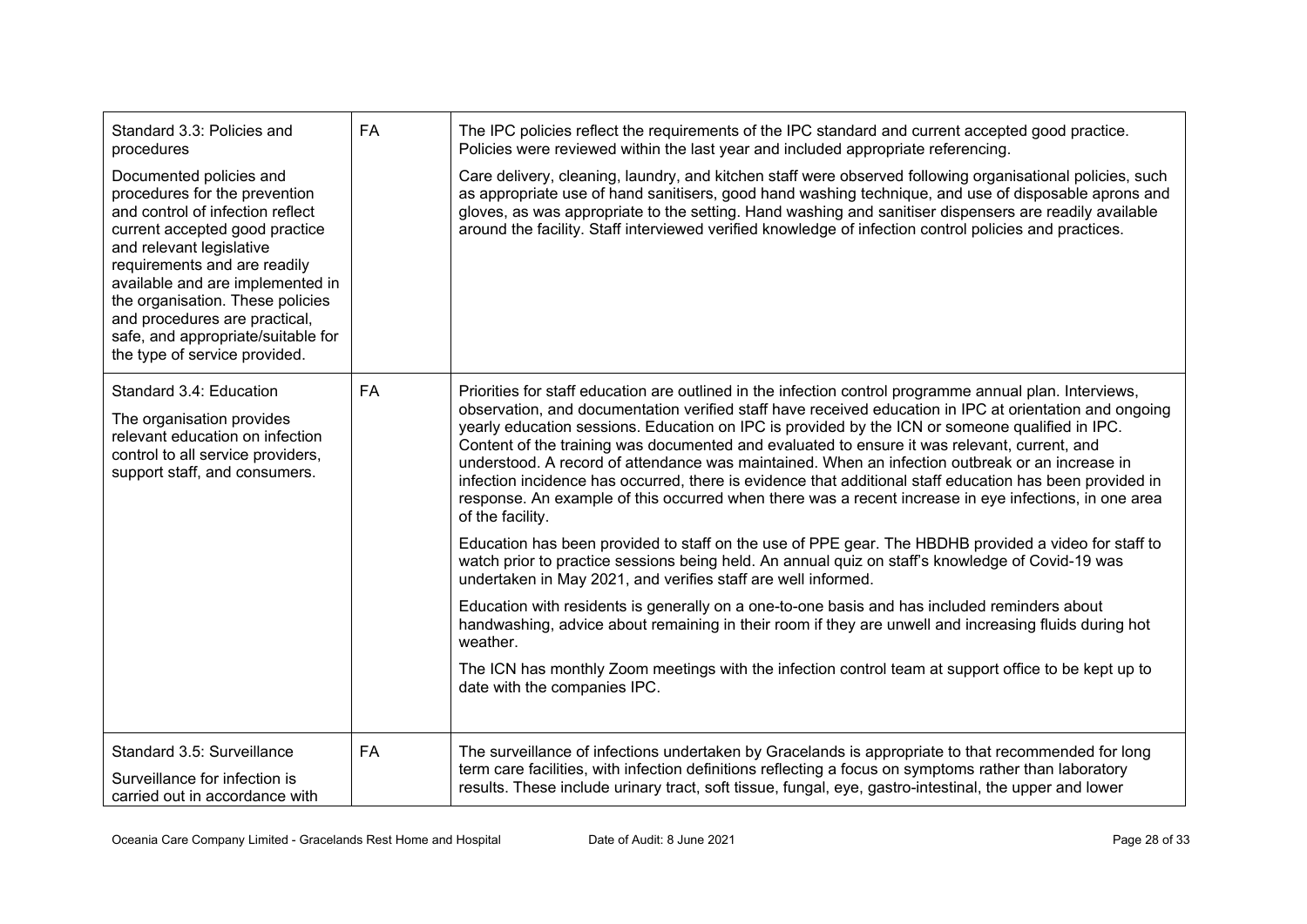| agreed objectives, priorities, and<br>methods that have been<br>specified in the infection control<br>programme.                                            |           | respiratory tract and skin infections. When an infection is identified, a record of this is documented in the<br>resident's clinical record. New infections and any required management plan are discussed at handover,<br>to ensure early intervention occurs.<br>The ICN and CM review all reported infections. Monthly surveillance data is collated and analysed to<br>identify any trends, possible causative factors and required actions. Results of the surveillance<br>programme are shared with staff via quality and staff meetings and at staff handovers. Surveillance data<br>is entered in the organisation's electronic infection database. Graphs are produced that identify trends<br>for the current year, and comparisons against previous years. Data is benchmarked internally within the<br>group's other aged care providers. The incidents of infections at Gracelands is noted to be low, however<br>an increase in eye and skin infections in May 2021 is being investigated and actioned at the time of<br>audit.<br>A scabies outbreak throughout the whole facility occurred three years ago and resulted in all staff and<br>residents being treated for scabies. Advice was sought from the HBDHB to control the outbreak.<br>There have been no Norovirus outbreaks at Graceland since the last audit. |
|-------------------------------------------------------------------------------------------------------------------------------------------------------------|-----------|-----------------------------------------------------------------------------------------------------------------------------------------------------------------------------------------------------------------------------------------------------------------------------------------------------------------------------------------------------------------------------------------------------------------------------------------------------------------------------------------------------------------------------------------------------------------------------------------------------------------------------------------------------------------------------------------------------------------------------------------------------------------------------------------------------------------------------------------------------------------------------------------------------------------------------------------------------------------------------------------------------------------------------------------------------------------------------------------------------------------------------------------------------------------------------------------------------------------------------------------------------------------------------------------------------------------------------------------|
| Standard 2.1.1: Restraint<br>minimisation<br>Services demonstrate that the<br>use of restraint is actively<br>minimised.                                    | <b>FA</b> | Oceania Healthcare policies and procedures meet the requirements of the restraint minimisation and<br>safe practice standards and provide guidance on the safe use of both restraints and enablers. The<br>process is overseen by a RN as the restraint coordinator and the clinical manager and provides support<br>and oversight for enabler and restraint management. The clinical manager was interviewed as the RN<br>was not available and they demonstrated a sound understanding of the organisation's policies,<br>procedures and practice and their role and responsibilities.<br>On the day of audit, one resident was restraints and three residents were using enablers, which were the<br>least restrictive and used voluntarily at their request. A similar process is followed for the use of enablers<br>as is used for restraints.<br>Restraint is used as a last resort when all alternatives have been explored. This was evident on review<br>of the restraint group minutes, files reviewed, and from interviews with staff.                                                                                                                                                                                                                                                                                      |
| Standard 2.2.1: Restraint<br>approval and processes<br>Services maintain a process for<br>determining approval of all types<br>of restraint used, restraint | FA        | There is a national restraint committee and a facility restraint group, presently made up of the RN<br>coordinator, clinical manager, BCM, cleaner, physiotherapy assistant, maintenance person. The clinical<br>manager spoke of trying to extend the group membership and one meeting had been attended by a<br>number of RNs. The clinical manager stated two restraints are approved for use and three staff must<br>approve of the restraint use before implementing. It was evident from review of restraint approval group<br>meeting minutes, residents' files and interviews with the clinical manager that there are clear lines of                                                                                                                                                                                                                                                                                                                                                                                                                                                                                                                                                                                                                                                                                           |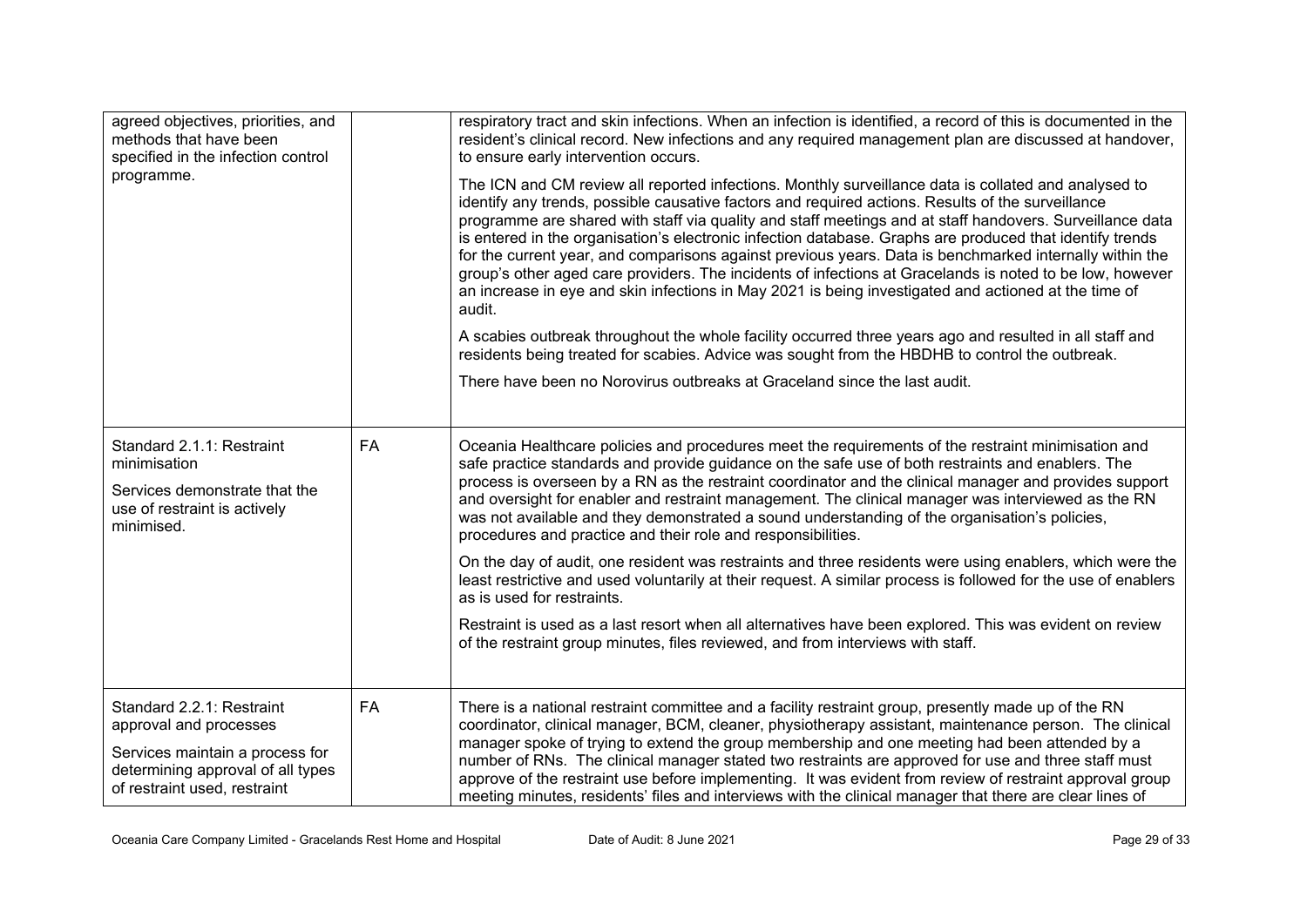| processes (including policy and<br>procedure), duration of restraint,<br>and ongoing education on<br>restraint use and this process is<br>made known to service providers<br>and others. |           | accountability, that all restraints have been approved, and the overall use of restraints is being<br>monitored and analysed.<br>Evidence of the family member with EPOA involvement in the decision making was sighted. Consent<br>forms for the use of a restraint or an enabler is part of the process.                                                                                                                                                                                                                                                                                                                                                                                                                                                                                                                                                                  |
|------------------------------------------------------------------------------------------------------------------------------------------------------------------------------------------|-----------|-----------------------------------------------------------------------------------------------------------------------------------------------------------------------------------------------------------------------------------------------------------------------------------------------------------------------------------------------------------------------------------------------------------------------------------------------------------------------------------------------------------------------------------------------------------------------------------------------------------------------------------------------------------------------------------------------------------------------------------------------------------------------------------------------------------------------------------------------------------------------------|
| Standard 2.2.2: Assessment<br>Services shall ensure rigorous<br>assessment of consumers is<br>undertaken, where indicated, in<br>relation to use of restraint.                           | FA        | Assessments for the use of restraint was documented and included all requirements of the Standard.<br>The clinical manager stated that three staff usually an RN, restraint coordinator, clinical manager and<br>GP undertakes the initial assessment and approval for the use of a restraint. The family/EPOA are<br>always involved. The clinical manager interviewed described the documented process.<br>There was evidence of the family members involvement with emails included in the files. The<br>assessment process identified the underlying cause, history of restraint use, cultural considerations,<br>alternatives and associated risks. The desired outcome was to ensure the resident's safety and<br>security. Completed assessments were sighted in the records of residents who were using a restraint.                                                |
| Standard 2.2.3: Safe Restraint<br>Use<br>Services use restraint safely                                                                                                                   | <b>FA</b> | The use of restraints is actively minimised, and the clinical manager described how alternatives to<br>restraints are discussed with staff and family members (eg, the use of sensor mats).<br>When restraints are in use, frequent monitoring occurs to ensure the resident remains safe. Records of<br>monitoring had the necessary details. Access to advocacy is provided if requested and all processes<br>ensure dignity and privacy are respected.<br>A restraint register is maintained, updated every month and reviewed at each restraint group meeting.<br>The register was reviewed for three years and contained all residents who had used a restraint and with<br>the clinical record provided enough information to provide an auditable record.<br>Staff have received training in the organisation's policy and procedures and in related topics, such as |
| Standard 2.2.4: Evaluation<br>Services evaluate all episodes of<br>restraint.                                                                                                            | <b>FA</b> | positively supporting people with challenging behaviours. Staff spoken to understood that the use of<br>restraint is to be minimised and how to maintain safety when in use<br>Review of the resident's, with the agreed restraint use, files showed that the individual use of restraints<br>is reviewed and evaluated during care plan and interRAI reviews, six monthly restraint evaluations and<br>at the restraint group meetings. There was a documented trail of the family's involvement in the<br>evaluation process and their satisfaction with the restraint process.<br>The evaluation covers all requirements of the Standard, including future options to eliminate use, the                                                                                                                                                                                 |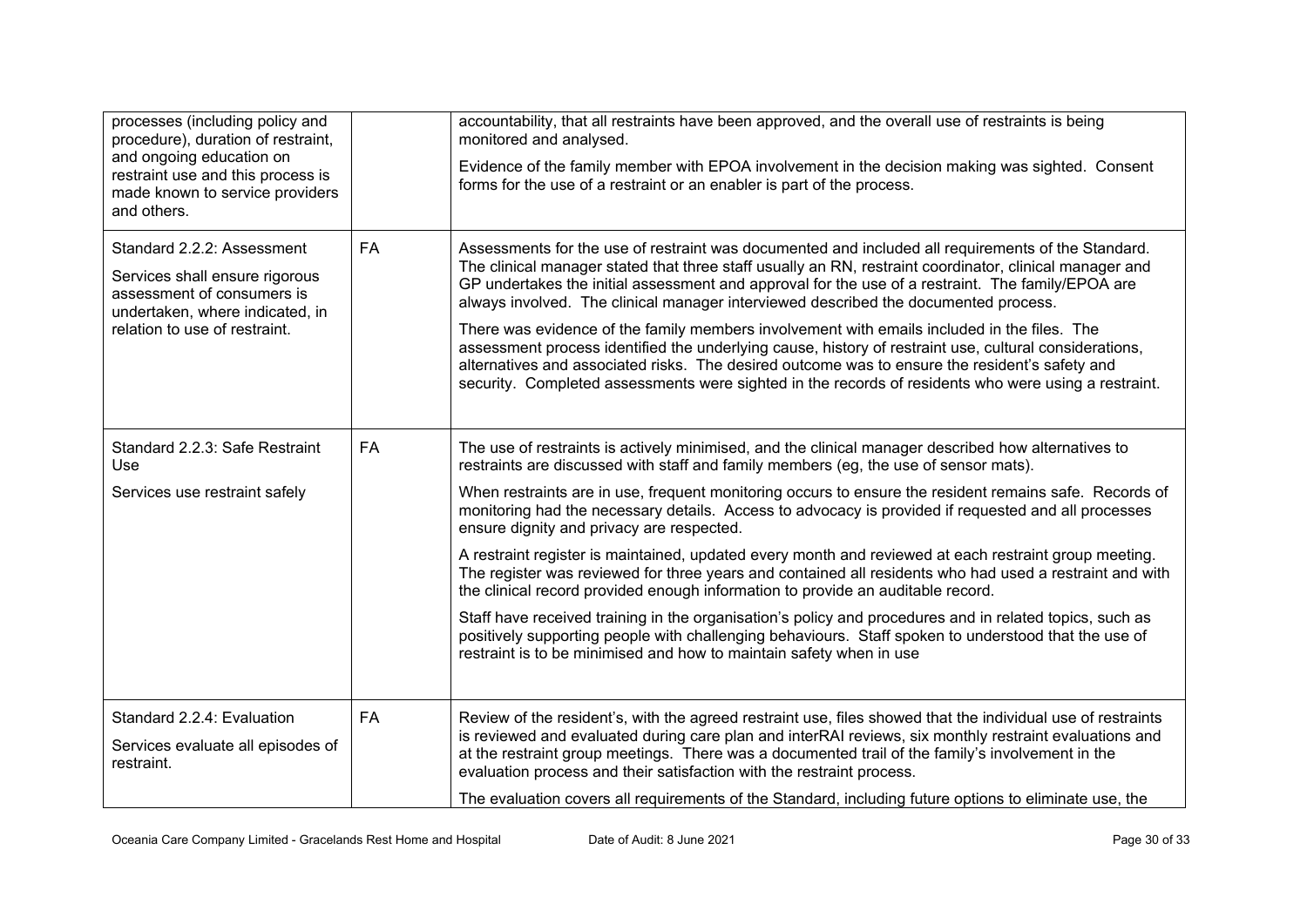|                                                                                         |    | impact and outcomes achieved, if the policy and procedure was followed and documentation completed<br>as required.                                                                                                                                                                                                                                                                                      |
|-----------------------------------------------------------------------------------------|----|---------------------------------------------------------------------------------------------------------------------------------------------------------------------------------------------------------------------------------------------------------------------------------------------------------------------------------------------------------------------------------------------------------|
| Standard 2.2.5: Restraint<br>Monitoring and Quality Review                              | FA | The restraint group undertakes an ongoing review of all restraint use which includes all the requirements<br>of this Standard.                                                                                                                                                                                                                                                                          |
| Services demonstrate the<br>monitoring and quality review of<br>their use of restraint. |    | Two monthly restraint meetings with reports going to the quality, staff meetings and to the national<br>restraint committee. Minutes of meetings reviewed confirmed the limited use of restraint use in the<br>facility, the measures being put in place to try to reduce the restraint use and the effectiveness of the<br>restraint in use. A six-monthly internal audit also informs these meetings. |
|                                                                                         |    | Any changes to policies, guidelines, education and processes are implemented if indicated.                                                                                                                                                                                                                                                                                                              |
|                                                                                         |    | The BCM and clinical manager spoke of the active approach to minimising the use of restraints. This<br>was confirmed in the data on the use of restraint which showed a continued reduction; from five in 2019,<br>two in 2020 and one this year.                                                                                                                                                       |
|                                                                                         |    |                                                                                                                                                                                                                                                                                                                                                                                                         |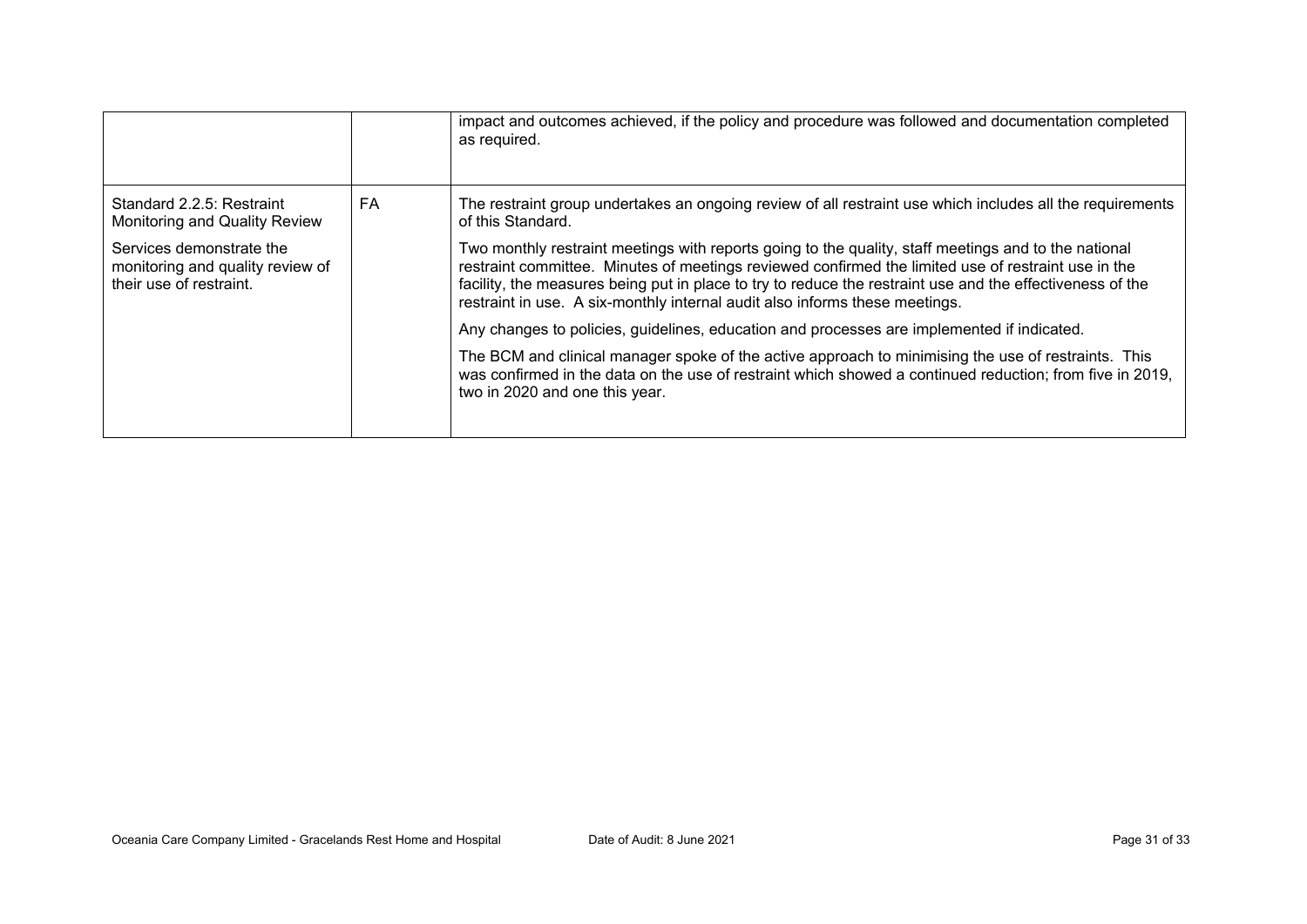## **Specific results for criterion where corrective actions are required**

Where a standard is rated partially attained (PA) or unattained (UA) specific corrective actions are recorded under the relevant criteria for the standard. The following table contains the criterion where corrective actions have been recorded.

Criterion can be linked to the relevant standard by looking at the code. For example, a Criterion 1.1.1.1: Service providers demonstrate knowledge and understanding of consumer rights and obligations, and incorporate them as part of their everyday practice relates to Standard 1.1.1: Consumer Rights During Service Delivery in Outcome 1.1: Consumer Rights.

If there is a message "no data to display" instead of a table, then no corrective actions were required as a result of this audit.

No data to display